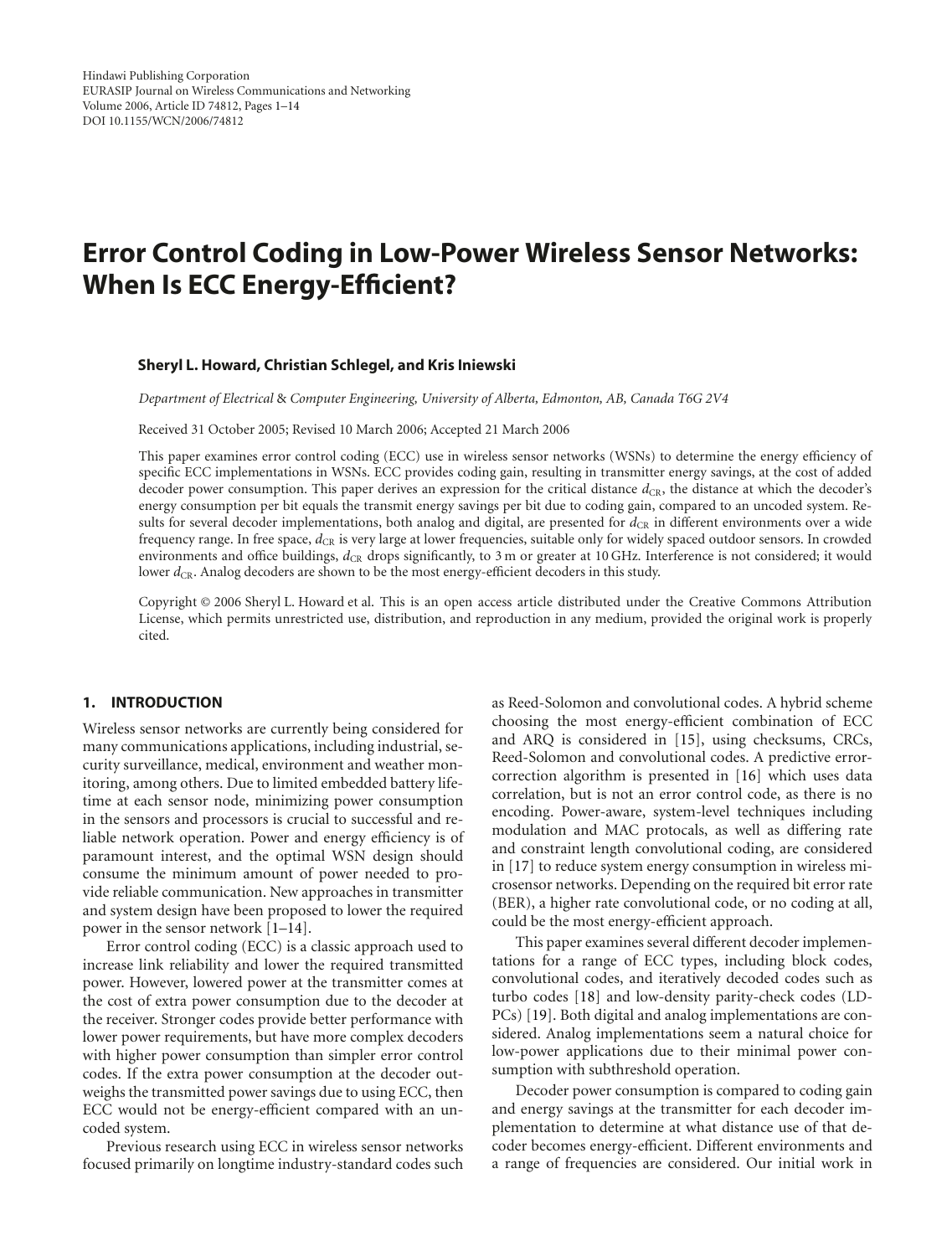[\[20](#page-11-8), [21](#page-11-9)] is extended to a more realistic power consumption model, and transmitter efficiency is considered as well. Equations for the critical distance  $d_{CR}$ , where energy expenditure per data bit is equivalent for the coded and uncoded system, are developed and presented for both high and low throughput channels. At distances greater than  $d_{\text{CR}}$ , use of the coded system results in net energy savings for a WSN.

[Section 2](#page-1-0) of this paper presents a framework for the factors that affect the minimum transmitter power, and a path loss model. Basic types of ECC are presented in [Section 3.](#page-2-0) [Section 4](#page-4-0) explores the energy savings from ECC in terms of coding gain, presents models for the power consumption of a decoder at high and low throughput, and develops equations for the total energy savings, combining transmit energy savings with decoder energy cost, and for the critical distance  $d_{\text{CR}}$ . The critical distances for actual decoder implementations are found in [Section 5](#page-7-0) for several different environments and frequencies. Conclusions based on these results are presented in [Section 6.](#page-10-0)

#### <span id="page-1-0"></span>**2. TRANSMITTED POWER AND PATH LOSS**

#### *2.1. Minimum transmitted power*

Minimizing transmitted RF power is the key to energyefficient wireless sensor networks [\[1](#page-11-1)[–3\]](#page-11-10). To shed more light on RF transmission power, let us consider that the receiver has a required minimum signal-to-noise power *S/N*, below which it cannot operate reliably. Often, this requirement is expressed in terms of minimum  $E_b/N_0$ , where  $E_b$  is the required minimum energy per bit at the receiver, and *N*<sup>0</sup> is the noise power spectral density. The *S/N* can be found as [\[22](#page-11-11)]

<span id="page-1-1"></span>
$$
\frac{S}{N} = \frac{RE_b}{N_0 B} = \eta \frac{E_b}{N_0},\tag{1}
$$

where *R* is the information rate or throughput in bps, *B* is the signal bandwidth, and *η*, the ratio of the information rate to the bandwidth, is known as the spectral efficiency.

The signal noise *N* may be expressed as proportional to thermal noise and the signal bandwidth *B*, as [\[23](#page-11-12)]

<span id="page-1-2"></span>
$$
N = mkTB,
$$
 (2)

where *m* is a noise proportionality constant, *k* is the Boltzmann constant, and *T* is the absolute temperature in K. The receiver noise figure RNF in dB is incorporated into the proportionality constant *m* such that  $m \ge 1$  and  $m = 10^{RNF/10}$ . An ideal receiver with  $RNF = 0$  dB results in  $m = 1$ .

Finally, the received signal power  $S_{RX} = S$  at a distance *d* from the transmitting source can be expressed in free space using the Friis transmission formula [\[24\]](#page-11-13), assuming an omnidirectional antenna and no interference or obstacles,

<span id="page-1-3"></span>
$$
S_{\rm RX} = \left(\frac{1}{4\pi d^2}\right) \frac{\lambda^2}{4\pi} P_{\rm TX},\tag{3}
$$

where  $\lambda$  is the transmitted wavelength corresponding to the

transmitting frequency *f* with  $\lambda = c/f$ , and  $P_{TX}$  is the transmitted power.

Equations  $(1)$ ,  $(2)$ , and  $(3)$  may be combined to express the minimum transmitted power  $P_{TX}$  required to achieve *S/N* at a receiver a distance *d* away, in free space, without interference, as

<span id="page-1-4"></span>
$$
P_{\text{TX}} = \frac{S}{N} N \left(\frac{4\pi d}{\lambda}\right)^2,
$$
  
\n
$$
P_{\text{TX}} = \eta \frac{E_b}{N_0} m k T B \left(\frac{4\pi d}{\lambda}\right)^2.
$$
 (4)

Note that in [\(4\)](#page-1-4) the minimum transmitted power is proportional to distance squared, *d*2, between transmitter and receiver, and inversely proportional to  $\lambda^2$ , which means the power is proportional to frequency *f* . Operation at higher frequencies requires higher transmit power.

[Section 2.2](#page-1-5) considers the effect of transmitting in an environment which is not free space. Many transmission environments include significant obstacles, and interference, and have reduced line-of-sight (LOS) components. Signal path loss or attenuation in these environments can be significantly greater than that in free space. We will not consider external sources of interference in these environments; only structural interference by obstacles such as walls, doors, furniture, and carpeted wall dividers is considered.

#### <span id="page-1-5"></span>*2.2. Path loss modeling*

The Friis transmission formula is rewritten below in a different form, as [\(7\)](#page-2-1) is a well-known formula for RF transmission in a free space in a far-field region [\[24](#page-11-13)]. Since wireless sensors are likely to be deployed in a number of different, physically constrained environments, it is worthwhile exploring its limitations. The space surrounding a radiating antenna is typically subdivided into three different regions [\[24](#page-11-13)]:

- (i) reactive near field,
- (ii) radiating near field (Fresnel region),
- (iii) far field (Fraunhofer region).

As the Friis formula applies to the far-field region, it is important to establish a minimum distance  $d_{\rm ff}$  where the far field begins, and beyond which [\(3\)](#page-1-3) and [\(7\)](#page-2-1) are valid. The physical definition of the far-field is the region where the field of the antenna is essentially independent of the distance from the antenna. If the antenna has a maximum dimension *D*, the far-field region is commonly recognized to exist if the sensor separation *d* is larger than [\[24](#page-11-13)]

<span id="page-1-6"></span>
$$
d > d_{\text{ff}} = \frac{2D^2}{\lambda}.
$$
 (5)

While sensor nodes can use different kinds of antennas depending on cost, application, and frequency of operation, a first-order estimate of the antenna size *D* can be assumed as *λ/L*, where *L* is an integer whose value is dependent on antenna design. The above assumption expresses a common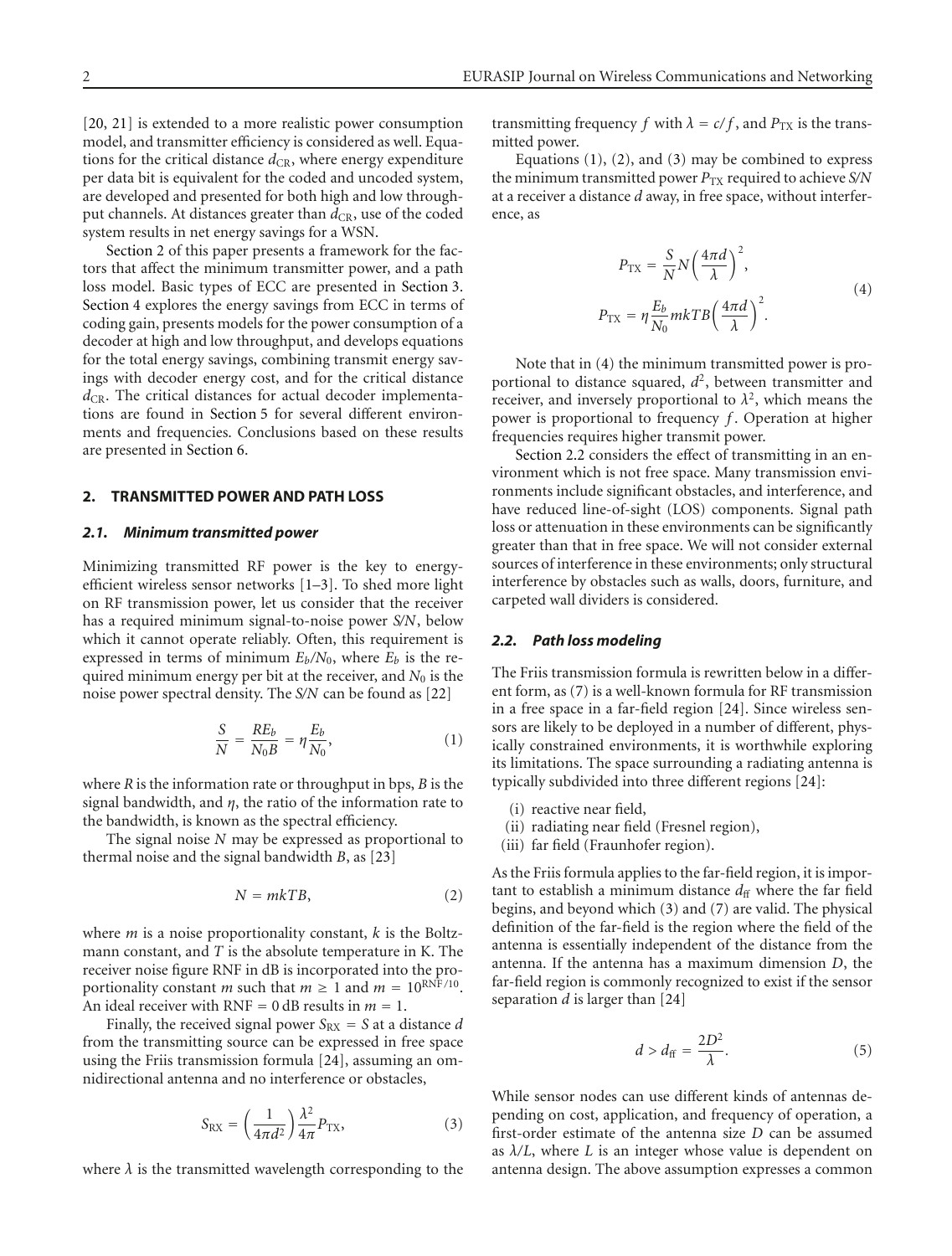relationship between antenna size and the corresponding radiating wavelength  $\lambda$ . Substituting  $D = \lambda/L$  into [\(5\)](#page-1-6), the distance limitation can be expressed as

<span id="page-2-2"></span>
$$
d > d_{\text{ff}} = \frac{2}{L^2} \lambda. \tag{6}
$$

Typical frequencies used in RF transmission vary from as low as 400 MHz (Medical Implant Communications Service— MICS) to 10 GHz (highest band of ultra-wideband technology) with many services offered around 2*.*4 GHz (Bluetooth, Wireless LAN—802*.*11, some cellular phones). The corresponding wavelengths change from 75 cm (at 400 MHz) down to 33 mm (at 10 GHz). As a result, the limitations imposed by [\(6\)](#page-2-2) seem not too restrictive, as even at the lowest frequencies, with largest wavelength,  $d_f$  will be below 1 m.

Even if one does not assume proportionality between the antenna size *D* and wavelength *λ*, it would be straightforward to calculate the minimum distance  $d_{\text{ff}}$  directly from [\(5\)](#page-1-6). For practical reasons due to size limitation, the antenna should not be much larger than the sensor node hardware itself, which in turn should not be larger than a few cubic centimeters. As a result, *D* should not be larger than 10 cm, resulting in  $d_{\text{ff}}$  of a fraction of a meter at most.

In further deliberations, we will assume that the distance between sensors is at least 1 meter, which places both corresponding antennas between the receiver and transmitter in the far-field region. The results of [Section 5.1](#page-7-1) regarding the distance at which ECC becomes energy-efficient for various decoder implementations will justify this assumption.

Equation [\(3\)](#page-1-3) can be written as

<span id="page-2-1"></span>
$$
PL(d) = \frac{S_{\text{RX}}(d)}{P_{\text{TX}}} = \left(\frac{4\pi d}{\lambda}\right)^2,\tag{7}
$$

where PL is a path loss, which is the loss in signal power at a distance *d* due to attenuation of the field strength. In a log scale, [\(7\)](#page-2-1) becomes [\[25\]](#page-11-14)

<span id="page-2-3"></span>
$$
PL(d) = PL(d_0) + 10n \log_{10} \left(\frac{d}{d_0}\right),\tag{8}
$$

where  $n = 2$ . Later this equation is generalized to include other values of *n*, which better fit the measured attenuation of environments which are more cluttered or confined than the free space assumption:

- (i)  $n =$  mean path loss exponent ( $n = 2$  for free space),
- (ii)  $d_0$  = reference distance = 1 m,
- (iii)  $d =$  transmitter-receiver separation (m) and the reference path loss at  $d_0$  is given by

$$
PL(d_0) = 20 \log_{10} \left( \frac{4 \pi d_0}{\lambda} \right),
$$
 (9)

(iv)  $\lambda$  = the wavelength of the corresponding carrier frequency *f* .

The second, more important, limitation of the Friis transmission formula results from the free space propagation assumption. In reality for practically deployed wireless sensor networks, it is unlikely that this assumption will remain valid. Small antennas causing Fresnel zone losses, multiple objects blocking line of sight, or walls and ceilings in indoor environments will all cause deviations from the simple prediction of [\(7\)](#page-2-1).

Various models have been developed over the years to improve the accuracy of [\(7\)](#page-2-1) under different conditions [\[26](#page-11-15)– [29\]](#page-11-16). Recently a path loss model based on the geometrical properties of a room was presented in [\[30\]](#page-12-0). The authors derived equations for the upper and lower bounds of the mean received power (MRP) of a transmission in the room, for random transmitter and receiver locations. Although mathematically complex, these equations fail to reproduce the experimental data of [\[30](#page-12-0)]. In fact, the simple equation [\(7\)](#page-2-1) seems to provide better accuracy. However, the problem with [\(7\)](#page-2-1) is that it does not take into account losses caused by transmission through walls, reflections from ceilings and Fresnel zone blockage effects. In order to account for some of these effects, one model [\[31\]](#page-12-1) proposes to apply an additional correction factor in the form of a linear (on a log scale) attenuation factor, in addition to the value predicted by [\(7\)](#page-2-1). The additional attenuation factor ranges from 0*.*3 to 0*.*6 dB/m depending on selected frequency.

To retain generality but keep the path loss equation simple, we will follow many others [\[25](#page-11-14), [26,](#page-11-15) [32](#page-12-2), [33](#page-12-3)], in assuming the form of [\(8\)](#page-2-3) with *n* being an empirically fitted parameter depending on the environment. For free space conditions,  $n = 2$  as stated by the Friis transmission formula [\(7\)](#page-2-1). In real deployment conditions, attenuation loss with distance *d* will increase more than the squared response implied by [\(7\)](#page-2-1). To accommodate a wide variety of conditions, the path loss ex-ponent in [\(3\)](#page-1-3) can be changed from  $n = 2$  up to  $n = 4$ , with  $n = 3$  being a typical value when walls and floors are being considered.

Under special conditions, the coefficient *n* might lie outside the 2–4 range; for example, for short distance line-ofsight paths, the path loss exponent can be below  $n = 2$  [\[26](#page-11-15)]. This is especially true in hallways, as they provide a waveguiding effect. In other conditions, *n >* 4 has been suggested if multiple reflections from various objects are considered. In the following section, we will assume the validity of [\(8\)](#page-2-3) with a value of *n* in the range from  $n = 2$  to  $n = 4$ , with  $n = 3$  being representative of most typical indoor environments and outdoor urban/suburban foliated areas [\[34\]](#page-12-4). Dense outdoor urban environments can have  $n \geq 4$  [\[35](#page-12-5)].

#### <span id="page-2-0"></span>**3. ERROR CONTROL CODING**

Error control coding (ECC) introduces redundancy into an information sequence **u** of length *k* by the addition of extra parity bits, based on various combinations of bits of **u**, to form a codeword **x** of length  $n_c > k$ . The redundancy provided by these extra  $n_C - k$  parity bits allows the decoder to possibly decode noisy received bits of **x** correctly which, if uncoded, would be demodulated incorrectly. This ability to correct errors in the received sequence means that use of ECC over a noisy channel can provide better bit error rate (BER) performance for the same signal-to-noise ratio (SNR) compared to an uncoded system, or can provide the same BER at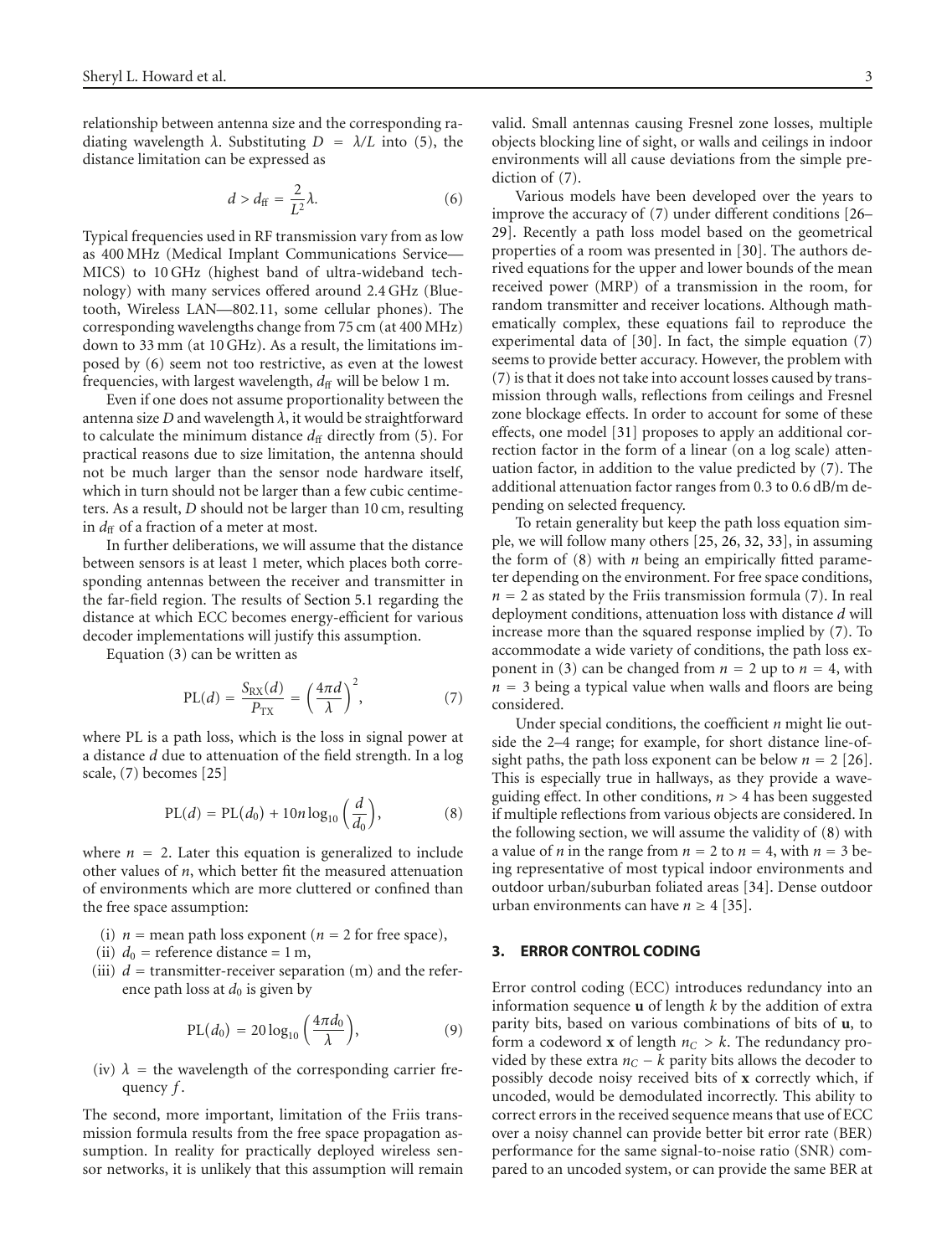a lower SNR than uncoded. This difference in required SNR to achieve a certain BER for a particular code and decoding algorithm compared to uncoded is known as the *coding gain* for that code and decoding algorithm.

Typically there is a tradeoff between coding gain and decoder complexity. Very long codes provide higher gain but require larger decoders with high power consumption, and similarly for more complex decoding algorithms.

Several different types of ECC exist, but we may loosely categorize them into two divisions: (1) block codes, which are of a fixed length  $n_C$ , with  $n_C - k$  parity bits, and are decoded one block or codeword at a time; (2) convolutional codes, which, for a rate  $k/n_C$  code, input k bits and output  $n_C$  bits at each time interval, but are decoded in a continuous stream of length  $L \gg n_C$ . Block codes include repetition codes, Hamming codes [\[36](#page-12-6)], Reed-Solomon codes [\[37\]](#page-12-7), and BCH codes [\[38](#page-12-8), [39\]](#page-12-9). The terminology  $(n_C, k)$  or  $(n_C, k, d_{\text{min}})$  indicates a code of length *nC* with information sequence of length *k*, and minimum distance (the minimum number of different bits between any of the codewords)  $d_{\text{min}}$ . Short block codes like Hamming codes can be decoded by syndrome decoding or maximum likelihood (ML) decoding by either decoding to the nearest codeword or decoding on a trellis with the Viterbi algorithm [\[40\]](#page-12-10) or maximum a posteriori (MAP) decoding with the BCJR algorithm [\[41](#page-12-11)]. Algebraic codes such as Reed-Solomon and BCH codes are decoded with a complex polynomial solver to determine the error locations. Convolutional codes are decoded on a trellis using either Viterbi decoding, MAP decoding, or sequential decoding.

Another categorization is based on the decoding algorithms: (1) noniterative decoding algorithms, such as syndrome decoding for block codes or maximum likelihood (ML) nearest-codeword decoding for short block codes, algebraic decoding for Reed-Solomon and BCH codes, and Viterbi decoding or sequential decoding for convolutional codes; (2) iterative decoding algorithms, such as turbo decoding with component MAP decoders for each component code, and the sum-product algorithm (SPA) [\[42](#page-12-12)] or its lower complexity approximation, min-sum decoding [\[43,](#page-12-13) [44](#page-12-14)], for low-density parity-check codes (LDPCs).

The noniterative decoding category may be further divided into hard- and soft-decision decoders; hard-decision decoders output a final decision on the most likely codeword, while soft-decision decoders provide soft information in the form of probabilities or log-likelihood ratios (LLRs) on the individual codeword bits. Viterbi decoding can be either hard-decision or soft-decision, with a 2 dB gain in performance for soft-decision decoding. Category (2) are all softdecision algorithms by nature, as iterative decoding requires soft information as a priori input for each iteration. Iterative decoding algorithms provide significant coding gain, at the cost of greater decoding complexity and power consumption.

[Figure 1](#page-3-0) shows BER performance versus SNR for several types of error-correcting codes, compared to uncoded BPSK (binary phase-shift keying) modulation. Transmission is over an additive white Gaussian noise (AWGN) channel, with variance  $N_0/2$  and zero mean, using BPSK modulation



<span id="page-3-0"></span>Figure 1: BER performance versus SNR for several error-correcting codes.

for all encoded bits. Note that the  $SNR = E_b/N_0$  in dB is an energy ratio, rather than the power ratio *S/N*. The received energy per bit *Eb* is energy per symbol over code rate *Es/R*, with constant  $E_s$ , and  $N_0$  is the noise power spectral density. The thick black line indicates a BER of  $10^{-4}$ ; the coding gain for each code at this BER is easy to determine.

Three block codes are shown: a (255, 239, 17) Reed-Solomon code, an (8, 4, 4) extended Hamming code, and a (16, 11, 4) extended Hamming code. Note that the longer extended Hamming code provides better performance due to its longer length. The Reed-Solomon code does not provide better performance until a much lower BER, even though it is significantly longer and has a better minimum distance, due to its higher rate.

Two convolutional codes, both rate 1/2 64-state constraint length 7, are compared [\[45](#page-12-15)]. One uses a hard-decision Viterbi decoder and the other uses a soft-decision Viterbi decoder. The soft-decision decoder performs about 2 dB better than the hard-decision decoder.

Three iteratively decoded codes are displayed as well, and the power of iterative decoding is clearly shown. These three codes provide the best performance on the graph. The parallel concatenated convolutional code (PCCC) is a classic turbo code, and used in the 3 GPP standard, although it is short; it has an interleaver and information sequence size of 40 bits, with a codeword length of 132 bits [\[46\]](#page-12-16). The  $(16, 11)^2$  turbo product code is composed of component (16,11) extended Hamming codes, decoded with MAP decoding [\[47](#page-12-17)]. The rate 1/2 length 1024 irregular LDPC is similar to the code implemented in [\[48](#page-12-18)], with 64 decoding iterations used.

The use of ECC can allow a system to operate at significantly lower SNR than an uncoded system, for the same BER.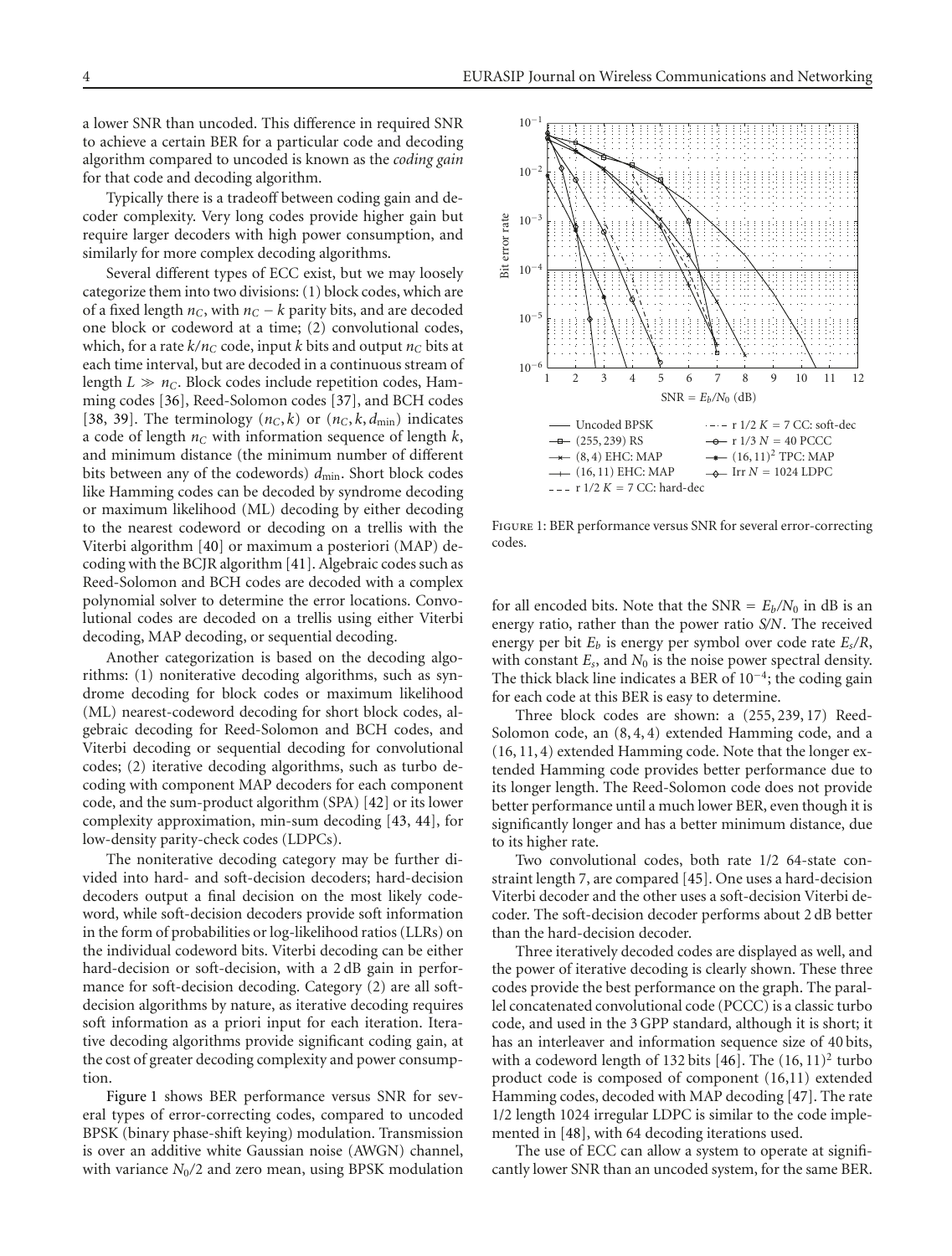Whether this coding gain  $ECC_{gain} = SNR_U - SNR_{ECC}$  provides sufficient energy savings due to the lowered minimum transmitted power requirement to outweigh the cost of extra power consumption due to the decoder will be examined in the next section.

## <span id="page-4-0"></span>**4. ENERGY SAVINGS FROM ECC**

#### *4.1. Minimum required transmit power*

For an uncoded system, the minimum required transmit power  $P_{TX,U}$  at the signal-to-noise ratio (termed SNR<sub>U</sub>) required to achieve a desired BER is found from [\(4\)](#page-1-4) and [\(7\)](#page-2-1) to be

$$
P_{\text{TX},U}[W] = \eta_U \frac{E_b}{N_0} N \left(\frac{4\pi}{\lambda}\right)^2 d^n,
$$
  
\n
$$
P_{\text{TX},U}[W] = \eta_U 10^{(\text{SNR}_U/10 + \text{RNF}/10)} (kTB) \left(\frac{4\pi}{\lambda}\right)^2 d^n,
$$
\n(10)

where  $\eta_U$  is the uncoded system's spectral efficiency. RNF is the receiver noise figure in dB and SNR*<sup>U</sup>* is the required SNR  $= E_b/N_0$  in dB to achieve the target BER with an uncoded system. The path loss exponent *n* depends on the environment. At the frequencies of interest,  $d > \lambda$  as stated in [Section 2.2,](#page-1-5) so the far-field approximation of [\(8\)](#page-2-3) is valid.

The uncoded system has a transmission rate *R* and bandwidth *B*, so the uncoded spectral efficiency  $\eta_U = R/B$ . We consider BPSK-modulated transmission, which has a maximum possible spectral efficiency of  $\eta_{\text{max}} = 1$ , and so we require that  $B = R$  and  $\eta_U = 1$ .

For an equal comparison, we require that the coded system also have an information transmission rate *R*. Recall that the information bits are the uncoded bits before going into the encoder, and the coded bits are the bits output from the encoder. The number of coded bits is greater than the number of information bits, so it would be an unfair comparison to consider the coded system to have a coded transmission rate of *R*, as then the information transmission rate would decrease to  $R * R_C$ . The code rate  $R_C$  is the number of information bits divided by the number of codeword bits. This means the uncoded system would be decoding *R* information bits per second, assuming BPSK modulation, while the coded system would decode only *<sup>R</sup>*∗*RC* information bits per second. This would give the coded system an unfair advantage. Thus we require that the coded system transmit at an information transmission rate of *R*, as for the uncoded system.

The coded transmission rate or coded channel throughput *R'* then increases to  $R' = R/R_C$ , for a code of rate  $R_C$ . The bandwidth of the coded system,  $B_C$ , is assumed to increase with the coded transmission rate, so that  $B_C = R'$ . Thus the coded system's spectral efficiency decreases to  $\eta_C = R/B_C$  = *RC*.

Minimizing transmit power is considered herein to be the most critical parameter for a low-power WSN, whose battery lifetime is dependent on power consumption. Therefore all transmit power and energy calculations use the minimum required transmit power and energy. In a low-power

WSN scenario, transmitting with as much power as possible, up to regulatory limits, is not desirable. Rather, transmitting with as little power as possible, so as to extend sensor battery life, while maintaining a minimum required SNR, is our goal. Similar to a deep-space satellite scenario, the lowpower WSN is far more power-constrained than bandwidthconstrained. In order to achieve power efficiency, we are willing to sacrifice spectral efficiency.

An equation similar to [\(10\)](#page-4-1), but for the minimum required transmit power  $P_{\text{TX,ECC}}$  using ECC, can be found. Recall that the required  $\text{SNR}_{\text{ECC}}$  is less than  $\text{SNR}_U$  by the coding gain ECC<sub>gain</sub>. Also note that  $\eta_C B_C = R$  and  $\eta_U B = R$ . The minimum required transmit power when using ECC, *P*TX,ECC, is given by

<span id="page-4-1"></span>
$$
P_{\text{TX,ECC}}[W] = \eta_C 10^{(\text{SNR}_{\text{ECC}}/10 + \text{RNF}/10)} kT B_C \left(\frac{4\pi}{\lambda}\right)^2 d^n,
$$
  

$$
P_{\text{TX,ECC}}[W] = \frac{\eta_C B_C}{\eta_U B} \frac{P_{\text{TX},U}}{10^{\text{ECC}_{\text{gain}}/10}} = \frac{P_{\text{TX},U}}{10^{\text{ECC}_{\text{gain}}/10}}.
$$
 (11)

The required transmit power  $P_{TX}$  is converted to required transmit energy per transmitted information bit by dividing *P*TX by the information transmission rate *R* in bps to obtain  $Eb_{TX} = P_{TX}/R$  in J/bit. Since the information transmission rate *R* is the same for both uncoded and coded systems, the ratio of uncoded to coded energy per transmitted bit remains the same as for power. The information rate *R* is also assumed constant over all transmission distances *d*. This allows for a straightforward comparison of the minimum required transmit energy and power of coded and uncoded systems at different distances.

The transmit energy savings per information bit of the coded system is found as the difference between the minimum required transmit energy per information bit for uncoded and coded systems, as

<span id="page-4-2"></span>
$$
Eb_{\text{TX},U}[J/\text{bit}] = \frac{P_{\text{TX},U}}{R},
$$

$$
Eb_{\text{TX,ECC}}[J/\text{bit}] = \frac{P_{\text{TX,ECC}}}{R} = \frac{Eb_{\text{TX},U}}{10^{\text{EC}}\text{gain}/10},\tag{12}
$$

$$
Eb_{\text{TX},U} - Eb_{\text{TX,ECC}} = Eb_{\text{TX},U}(1 - 10^{-\text{EC}}\text{gain}/10).
$$

Use of ECC lowers the required minimum transmit power and energy per decoded bit as a result of the coding gain ECC<sub>gain</sub>. However, at the receiver, the coded system has the added power consumption of its decoder, which must be factored in as a cost of using ECC. We do not consider the additional power consumed by the encoder; typically the encoder is much smaller and consumes significantly less power than the decoder.

Decoder implementation results usually present one or two power consumption measurements at specified throughputs. We can factor in the cost of the decoder power consumption by taking the power consumption value at an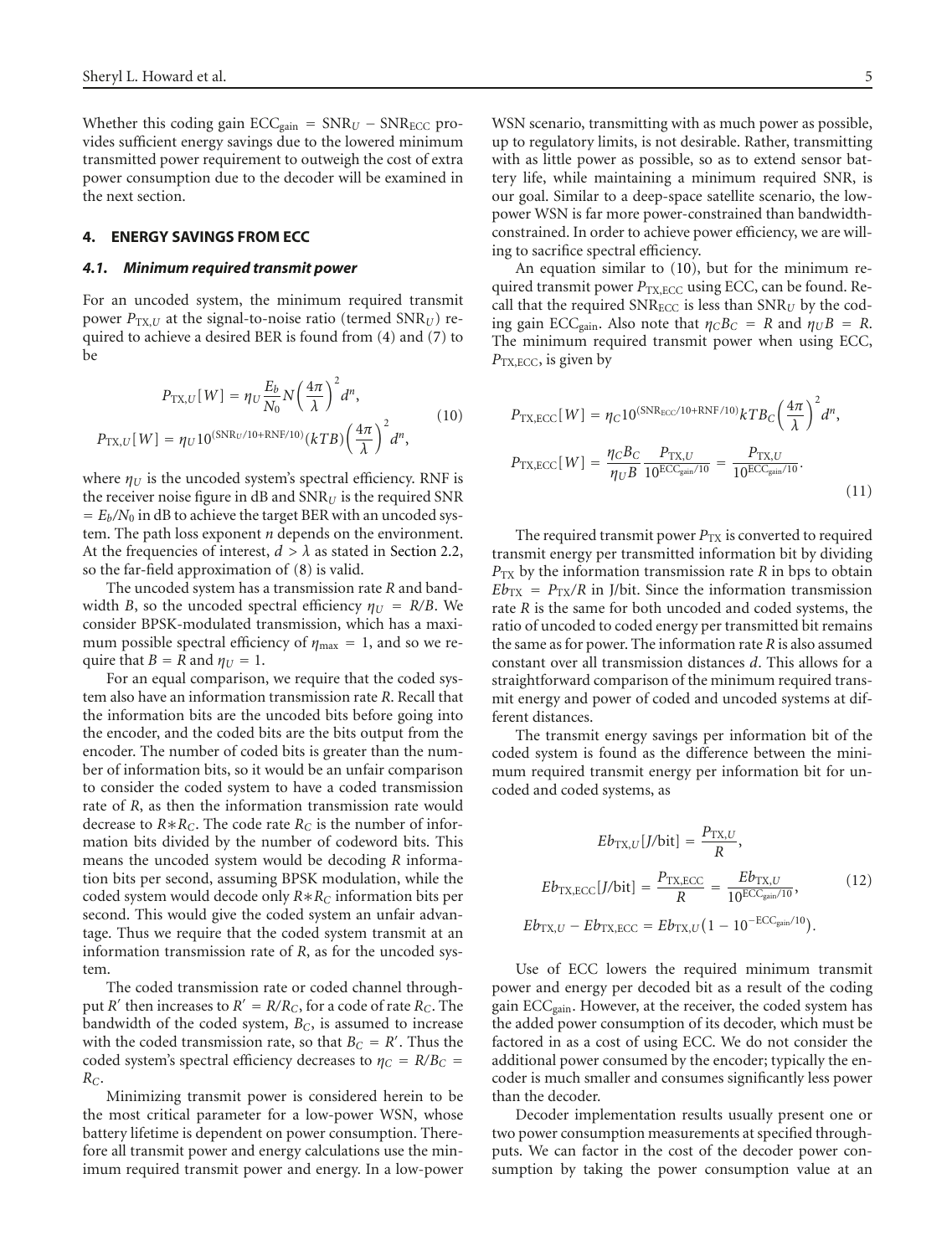information throughput equal to the information transmission rate *R*, and dividing the power consumption by the throughput  $R$  to get energy per decoded bit  $Eb_{\text{dec}}$ . However, the power consumption values available for the implementations are almost always for high throughput. A model is needed to estimate the decoder power consumed at throughput below that measured, based on the available power consumption data.

#### *4.2. Decoder power consumption*

The power consumption of a digital CMOS decoder consists of two types: dynamic and static. Dynamic power consumption is primarily due, in CMOS logic, to the switching capacitance, and is modeled as  $P_d \approx CV_{dd}^2 f$ , where *C* is the total switched capacitance,  $V_{dd}$  is the power supply voltage, and  $f$ is the operating, or clock, frequency. The static power consumption is due to leakage current and DC biasing sources, and can be modeled as  $P_s = I_{\text{leak}} V_{\text{dd}}$ , where  $I_{\text{leak}}$  is the leakage current. The total power consumption is modeled as [\[49](#page-12-19)]

$$
P_{\text{total}} = P_d + P_s \approx CV_{\text{dd}}^2 f + I_{\text{leak}} V_{\text{dd}}.\tag{13}
$$

The dynamic power consumption increases linearly with frequency, and becomes the dominant factor at higher frequencies. At low frequencies, static power consumption dominates and the total power consumption no longer increases linearly with frequency, but approaches the static value. This is seen from the total power consumption model as

$$
P_{\text{total}}(f) \approx af + b, \quad a = CV_{\text{dd}}^2, \ b = I_{\text{leak}} V_{\text{dd}}.
$$
 (14)

The decoder throughput *R* is proportional to *f* over most of the range of *f*, so the total power  $P_{total} \propto aR + b$ . At high frequencies, near the limit of the clocking frequency, the dynamic power will increase superlinearly with *f* , and the chip dissipates large amounts of power. We will not consider operation near the high-frequency limits of chip performance.

[Figure 2](#page-5-0) shows actual power versus throughput measurements for a digital implementation of a length 1024 rate 1/2 LDPC decoder incorporating the sum-product algorithm (SPA) [\[48](#page-12-18)]. A linear approximation for the normalized power is compared to the actual measurement data. The linear approximation is quite accurate in the linear, dynamic-powerdominated region of the power versus throughput curve.

From the decoder power consumption approximation, the energy cost per decoded information bit could be found as  $Eb_{\text{dec}} = P_{\text{total}}/R$ .

There is an additional factor to consider in power consumption, which is the implementation process. The decoder implementations presented in [Table 1](#page-6-0) span several different CMOS processes: from 0*.*5 *μ*m to 0*.*16 *μ*m. Larger processes have higher supply voltage and dissipate greater amounts of power. So as not to unfairly penalize decoders implemented



<span id="page-5-0"></span>Figure 2: Power versus throughput: measured values and linear approximation for digital LDPC implementation.

in a larger process size, we scale the energy per decoded bit by  $V_{dd}^2$ . This results in an energy per decoded information bit  $Eb_{\text{dec}}$ , normalized to a supply voltage of 1 V, as

<span id="page-5-1"></span>
$$
Eb_{\rm dec} = \frac{P_{\rm total}}{RV_{\rm dd}^2}.\tag{15}
$$

When operating anywhere in the dynamic power/high throughput region, the energy per decoded information bit is constant at

$$
Eb_{\text{dec}} = \frac{P_{\text{max}}}{R_{\text{max}}V_{\text{dd}}^2}.
$$
 (16)

This paper also considers analog decoder implementations, which use very small bias currents, so that the transistors operate in the subthreshold region. Hence, analog decoders inherently have very low power dissipation, and would seem a good choice for power-limited applications such as wireless sensor networks.

#### *4.3. Energy savings of ECC and critical distance*

The total energy cost or gain of using ECC with a particular decoder implementation, at a given frequency, distance, throughput, and required BER, may then be found as the combination of its energy savings due to coding gain from [\(12\)](#page-4-2), plus the energy cost due to decoder power consumption as [\(15\)](#page-5-1). This energy savings Δ*ES* with respect to an uncoded system is found as the difference in minimum transmitted energy per information bit between uncoded and coded, minus the additional energy cost at the decoder. Recall that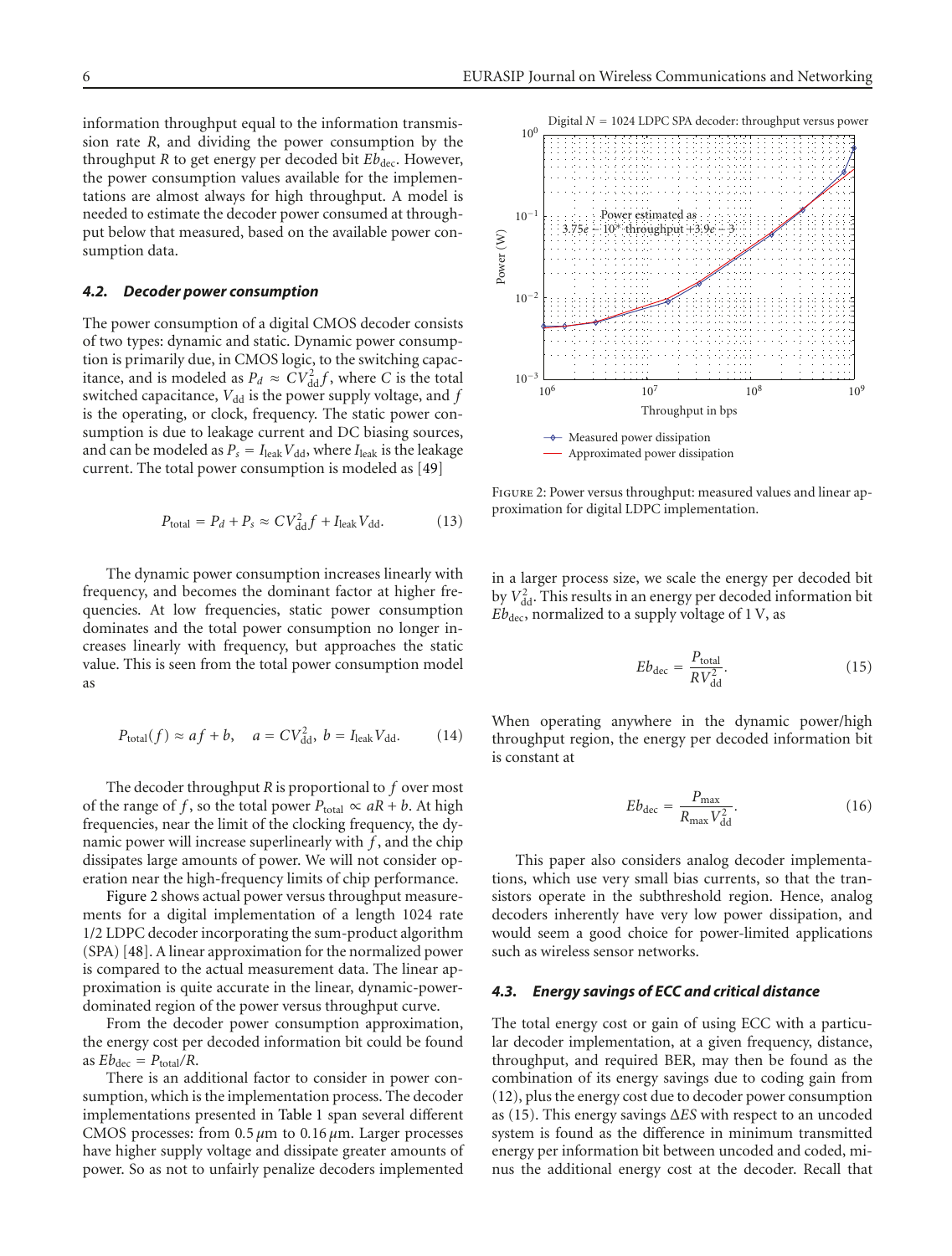| Decoder implementation               | Coding gain in dB | $P_{\text{max}}$ in mW | $R_{\text{max}}$ in Mbps | $V_{dd}$ in V  | $Eb_{\text{dec}}$ in nJ/bit | Process size in $\mu$ m |
|--------------------------------------|-------------------|------------------------|--------------------------|----------------|-----------------------------|-------------------------|
| (255,239) RS digital                 | $\overline{2}$    | 58                     | 160                      | 1.8            | 0.1193                      | 0.18                    |
| Digital rate 1/2 CC hard-dec Viterbi | 2.3               | 85                     | 106                      | 1.8            | 0.2475                      | 0.18                    |
| Digital rate 1/2 CC soft-dec Viterbi | 4.2               | 83                     | 67                       | 2.2            | 0.1138                      | 0.35                    |
| $(8,4)$ EHC analog                   | 2                 | 0.15                   | 3.7                      | 0.8            | 0.0633                      | 0.18                    |
| $(16,11)$ EHC analog                 | 2.6               | 2.7                    | 135                      | 1.8            | 0.0062                      | 0.18                    |
| $(16, 11)^2$ TPC analog              | 5.7               | 86.1                   | 1000                     | 1.8            | 0.0266                      | 0.18                    |
| Rate 1/3 turbo analog                | 4.8               | 4.1                    | $\overline{c}$           | $\overline{c}$ | 0.5125                      | 0.35                    |
| $N = 1024$ LDPC digital              | 6.1               | 630                    | 500                      | 1.5            | 0.56                        | 0.16                    |
| $(32,8,10)$ LDPC analog              | 1.3               | 5                      | 80                       | 1.8            | 0.0193                      | 0.18                    |

<span id="page-6-0"></span>Table 1: Different decoder implementations: coding gain, maximum measured core power consumption and information throughput, and energy per decoded information bit, normalized to  $V_{dd} = 1$ , at maximum measured power and throughput.

 $B = R$ . The energy savings  $\Delta ES$  is given by

$$
\Delta ES = Eb_{\text{TX},U} - Eb_{\text{TX,ECC}} - Eb_{\text{dec}}
$$
  
=  $\frac{P_{\text{TX},U}}{R} \left( 1 - 10^{-ECC_{\text{gain}}/10} \right) - Eb_{\text{dec}}$   
=  $\frac{10^{(\text{SNR}_U/10 + \text{RNF}/10)} kTB}{R} \left( \frac{4\pi}{\lambda} \right)^2 d^n \left( 1 - 10^{-ECC_{\text{gain}}/10} \right)$   
-  $\frac{P_{\text{total}}}{RV_{\text{dd}}^2},$   
 $\Delta ES = 10^{(\text{SNR}_U/10 + \text{RNF}/10)} kT \left( \frac{4\pi}{\lambda} \right)^2 d^n \left( 1 - 10^{-ECC_{\text{gain}}/10} \right)$   
-  $\frac{P_{\text{total}}}{RV_{\text{dd}}^2}.$  (17)

The distance *<sup>d</sup>* at which <sup>Δ</sup>*ES* <sup>=</sup> 0 is termed the critical distance  $d_{\text{CR}}$ . This is the distance at which use of a particular decoder implementation becomes energy-efficient. For sensors greater than a distance  $d_{CR}$  apart, use of that decoder implementation saves energy compared to an uncoded system. The critical distance  $d_{CR}$  is found from [\(17\)](#page-6-1) as

 $d_{CR}$ 

$$
= \left(\frac{P_{\text{total}}}{10^{(\text{SNR}_U/10 + \text{RNF}/10)} kT R V_{\text{dd}}^2 (1 - 10^{-\text{ECC}_{\text{gain}}/10})} \left(\frac{\lambda}{4\pi}\right)^2\right)^{1/n} . \tag{18}
$$

*P*<sub>total</sub> is represented as a linear function of the throughput *R*, as  $P_{total} = P_{max} * R/R_{max}$ . Recall that  $P_{max}$  and  $R_{max}$  are the maximum measured power and throughput values, respectively, and they fall within the decoder's dynamic power consumption region. The static power contribution is considered to be negligible in the dynamic region. The factor of  $(1/R)^{1/n}$  in [\(18\)](#page-6-2) will be canceled, in the dynamic region, by *R* in  $P_{total}$ . Thus  $d_{CR}$  in the dynamic region is independent of throughput, and has constant value. The critical distance is

given by

 $d_{CD}$ 

<span id="page-6-3"></span>
$$
= \left(\frac{P_{\text{max}}}{10^{(\text{SNR}_U/10 + \text{RNF}/10)}kTR_{\text{max}}V_{\text{dd}}^2(1 - 10^{-\text{ECC}_{\text{gain}}/10})}\left(\frac{\lambda}{4\pi}\right)^2\right)^{1/n}.
$$
\n(19)

<span id="page-6-1"></span>For a low throughput channel, we need to consider the type of network traffic across the channel. Bursty traffic, where long periods of silence are interspersed with brief bursts of data, is representative of many types of low throughput networks. Examples are weather sensors or patient temperature sensors reporting conditions at fixed intervals, or sensors receiving data from security cameras at an isolated facility that only transmit data when there is movement or pixel change. Bursty traffic channels, while on average low throughput, are better represented as a channel which has high throughput for a certain percentage of time, and no throughput the rest of the time.

In the bursty traffic scenario, a low throughput channel of rate *R* is viewed as having high throughput or transmission rate  $R_1 > R$  for 100*h*% of the time, where  $0 \le h \le 1$ , and no throughput  $100(1 - h)\%$  of the time, such that  $hR_1 = R$ . The decoder is assumed to be powered down during periods of no throughput. During the time when the decoder is operating, throughput is high and decoder power consumption follows the dynamic power consumption model. Averaged over time, the total decoder power consumption is found to be

$$
P_{\text{total}} = \frac{hR_1 P_{\text{max}}}{R_{\text{max}}} = \frac{R P_{\text{max}}}{R_{\text{max}}},\tag{20}
$$

<span id="page-6-2"></span>the same as for the dynamic power consumption case. In other words, bursty traffic effectively lowers the dynamic power region to lower throughputs, because the data itself is delivered at a transmission rate within the dynamic power region.

Thus the critical distance  $d_{CR}$  for low throughput with bursty traffic is the same as [\(19\)](#page-6-3). We will not consider a constant low throughput channel, as it is not an energy-efficient method of operating the decoder.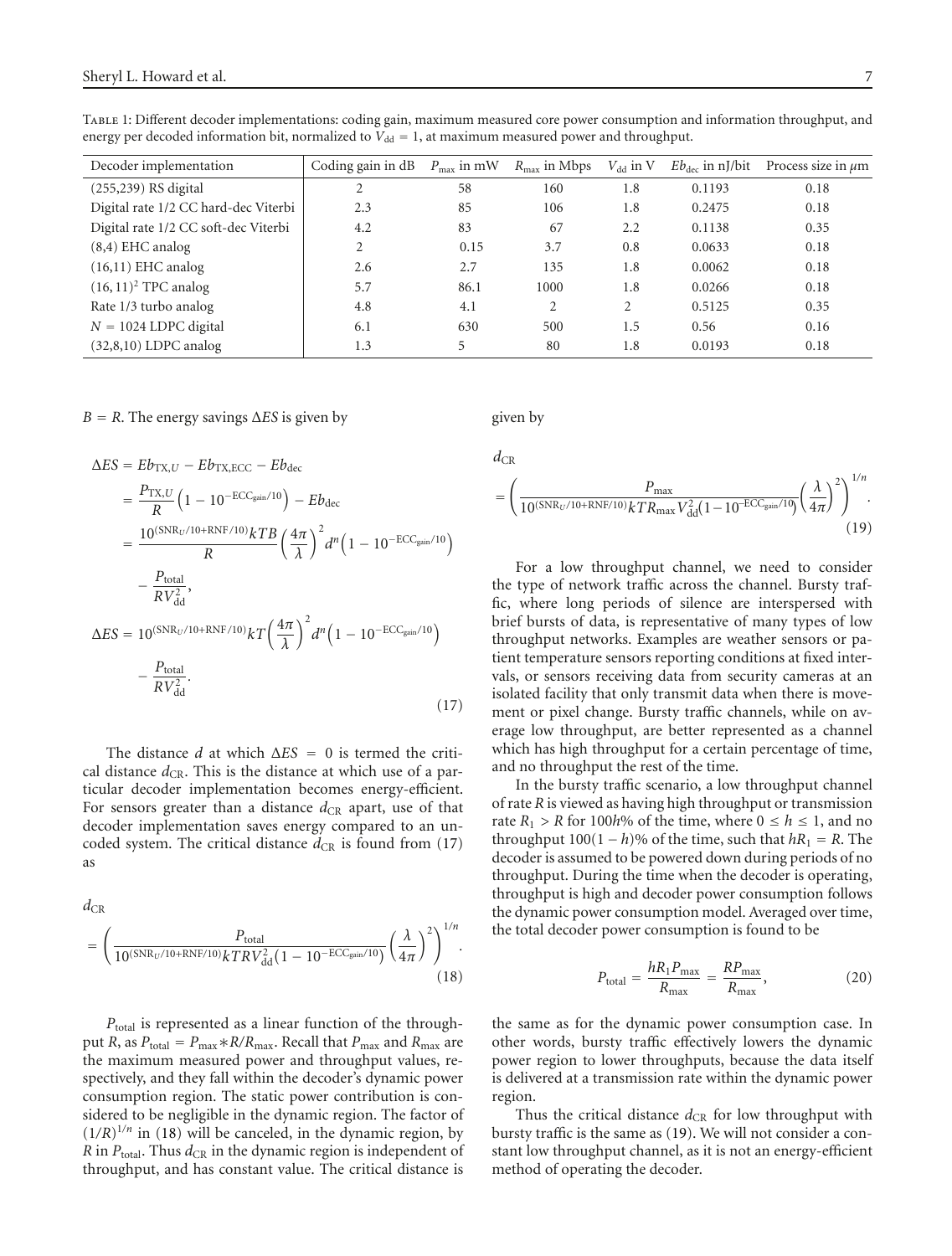Another factor to consider is whether the minimum required uncoded transmit power,  $P_{TX,U}$ , exceeds regulatory limits on maximum allowable transmitted power at a certain distance  $d_{P_{\text{lim}}} \leq d_{\text{CR}}$ . If so, then coding will be necessary simply to reduce the transmit power below regulatory limits. The critical distance  $d_{CR}$  for the coded system would then drop to  $d_{P_{\text{lim}}}$ , provided that the minimum coded transmit power *P*TX,ECC did not also exceed the maximum power limitation.

There are many different regulatory limits, depending on location, frequency, and application. Thus it is not within the scope of this paper to determine whether  $P_{TX,U}$  exceeds all possible limits at each frequency, application, and critical distance. However, this is a factor which should be considered for actual usage.

The next section considers both digital and analog decoder implementations and determines their critical distances at various frequencies and environments. Path loss exponents range from  $n = 2$  for free space to  $n = 4$  for office space with many obstacles and ranging over multiple floors. Both high and bursty traffic low throughput channels are considered.

#### <span id="page-7-0"></span>**5. CRITICAL DISTANCE RESULTS FOR IMPLEMENTED DECODERS**

#### <span id="page-7-1"></span>*5.1. Decoder implementations*

We now examine several different decoder implementations, both analog and digital, for a variety of code types. BPSK transmission over an AWGN channel is assumed for all decoders. Block codes considered include a high-rate digital (255, 239) Reed-Solomon decoder [\[50\]](#page-12-20), an analog (8, 4, 4) extended Hamming decoder [\[51](#page-12-21)] and an analog (16, 11, 4) extended Hamming decoder [\[47\]](#page-12-17). Two digital convolutional decoders are included, a hard-decision Viterbi [\[52](#page-12-22)] and a soft-decision Viterbi decoder [\[53\]](#page-12-23). Both decoders use a rate 1/2, 64-state, constraint length  $K = 7$  convolutional code. Iterative decoders are examined as well. An analog rate 1/3 length 132 turbo decoder with interleaver size 40 [\[46\]](#page-12-16) is considered, as well as an analog  $(16, 11)^2$  turbo product decoder [\[47](#page-12-17), [54\]](#page-12-24) using MAP decoding on each component (16, 11) extended Hamming codes. Two LDPC decoders are evaluated, a digital rate 1/2 length 1024 irregular LDPC sumproduct decoder [\[48](#page-12-18)] and an analog rate 1/4 (32,8,10) regular LDPC min-sum decoder [\[55\]](#page-12-25).

[Table 1](#page-6-0) displays the pertinent data for each decoder, including coding gain in dB, maximum measured decoder core power consumption  $P_{\text{max}}$ , corresponding maximum measured information (not coded) throughput *R*<sub>max</sub>, core supply voltage *V*<sub>dd</sub>. The decoded energy per information bit,  $Eb_{\text{dec}}$ , is found with [\(15\)](#page-5-1), and assumes operation in either the dynamic power consumption region or a bursty traffic low throughput scenario, which is modeled equivalently to the dynamic region. The coding gain is compared to uncoded BPSK at a BER of 10−4, and is the coding gain of the implemented decoder. The process size for each decoder is also presented. As shown, the analog decoders have the lowest  $Eb_{\text{dec}}$ values.

Table 2: Parameters used in critical distance calculations.

<span id="page-7-2"></span>

| Path loss exponent      | $n = 2, 3, 4$  |  |  |
|-------------------------|----------------|--|--|
| Frequency range         | 450 MHz-10 GHz |  |  |
| Required BER            | $10^{-4}$      |  |  |
| Uncoded SNR $(E_b/N_0)$ | 8.3 dB         |  |  |
| Receiver noise figure   | 5 dB [56]      |  |  |
| Temperature             | 300 K          |  |  |

#### *5.2. Critical distance values*

From the energy per decoded data bit,  $Eb_{\text{dec}}$ , the critical distance  $d_{CR}$  for each decoder implementation may be found according to [\(19\)](#page-6-3) for a variety of scenarios.

If we consider either a high throughput channel or a bursty traffic low throughput channel, then  $d_{CR}$ , found from [\(19\)](#page-6-3), is independent of the throughput, with a single value regardless of throughput.

First we consider the path loss exponent *n*, as representative of the transmission environment. We examine  $d_{CR}$  for  $n = 2$ , as a free space, line-of-sight (LOS) model, either outdoors or in a hallway;  $n = 3$  as an interior environment such as an office building, where the network is all located on the same floor, or an outdoor environment such as forest or foliated urban/suburban locations; and  $n = 4$  as an interior environment with many obstructions and possibly multiple floors, or a dense urban environment. A frequency range from 450 MHz to 10 GHz is considered. Throughput is assumed to be either within the dynamic power region or low but bursty, and the critical distance  $d_{CR}$  is calculated according to [\(19\)](#page-6-3). The parameters used in [\(19\)](#page-6-3) are displayed in [Table 2.](#page-7-2)

[Figure 3](#page-8-0) shows  $d_{CR}$  versus frequency for  $n = 2$ , free space path loss, for all decoders in [Table 1.](#page-6-0) The decoder curves are shown in the order in which they appear in the graph legend, that is, top first.

At 10 GHz, the lowest critical distances belong to the analog (16,11) extended Hamming and (16,11)<sup>2</sup> turbo product decoders, at 30 and 48 m, respectively. These decoders would be practical in an indoor hallway scenario, where sensors placed at ends of the hallway would have LOS.

At lower frequencies, the values of  $d_{CR}$  in a free space environment, assuming no interference or extra background noise, are extremely large. Not until  $f = 3$  GHz do any of the critical distances drop below 100 m. For an outdoor scenario where sensors are very widely spaced, with an LOS component, perhaps for either infrequently located security sensors around a large perimeter, along a highway or railroad track, monitoring outdoor weather data, or monitoring a fault line, the large distances even at lower frequencies might be practical. The distances are far too large for any indoor scenario.

[Figure 4](#page-8-1) shows  $d_{CR}$  versus frequency for  $n = 3$ , an office environment or foliated outdoor environment.

The analog decoders could be practical, at the higher frequencies, for security scenarios where one might have security sensors spaced every few houses in an urban environment, or sensors placed in every few rooms of a hotel or office building. The analog (16,11) extended Hamming and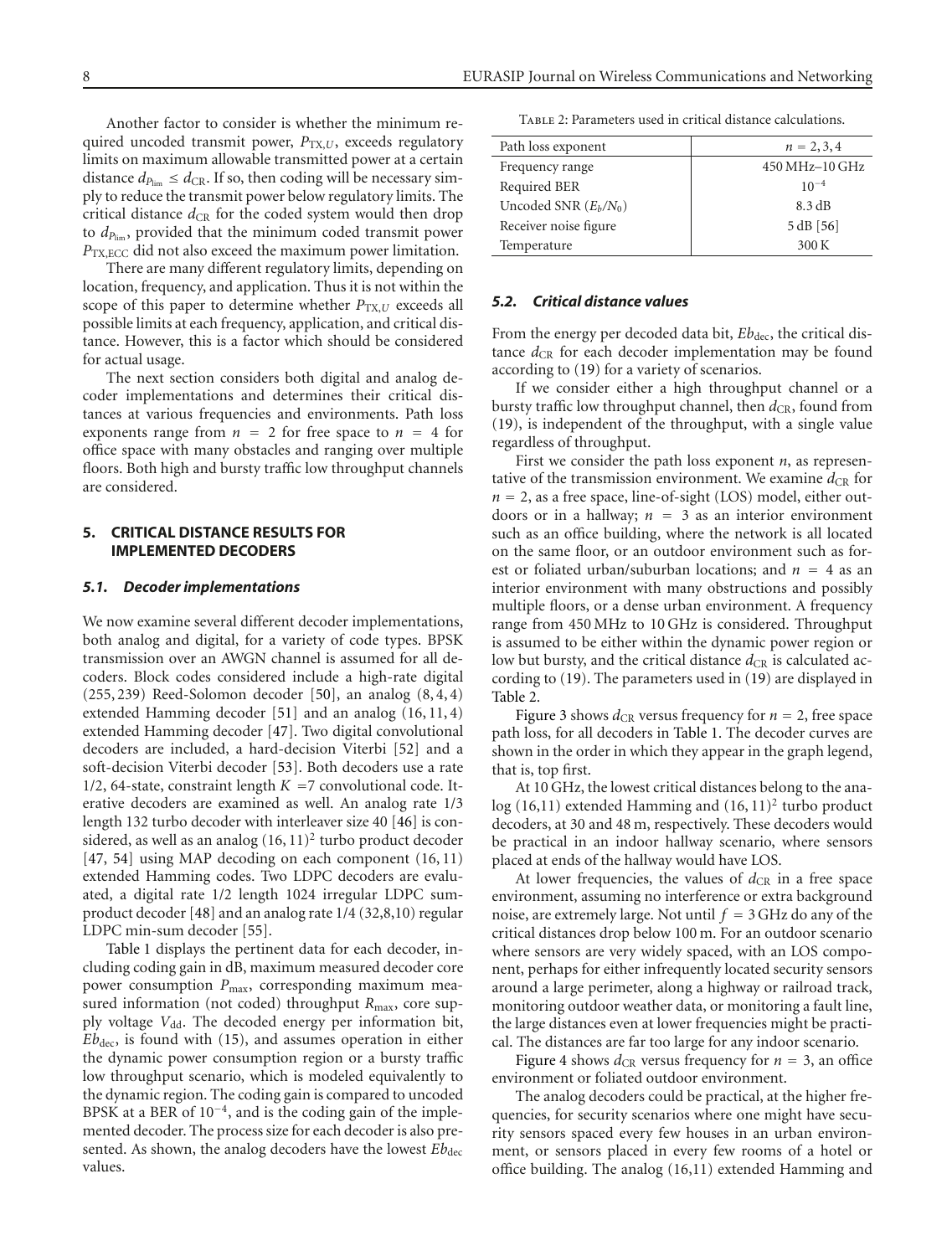

<span id="page-8-0"></span>FIGURE 3: Estimated critical distance  $d_{CR}$  versus  $f$  for  $n = 2$  free space path loss and high throughput or bursty low throughput channel.

 $(16, 11)^2$  turbo product decoders again have the lowest critical distances, at 15 m and 21 m, respectively, for  $f = 5$  GHz, and 10 and 13 m at 10 GHz.

At the lowest frequency of 450 MHz, the lowest critical distance is 76 m for the (16,11) extended Hamming decoder, but all other decoders have critical distances above 100 m. Urban and suburban nodes which are not LOS, such as low buildings located more than a block apart, could be separated by distances greater than the critical distances even at the lowest frequencies, and well above the 2.4 GHz values. Outdoor sensor networks in forested regions monitoring nesting sites, or forest health and dryness, or avalanche-prone regions, could also be spaced further apart than the critical distances at low frequencies.

[Figure 5](#page-9-0) shows  $d_{CR}$  versus frequency for  $n = 4$ , either an office floor with many obstructions or between multiple floors, or a dense outdoor urban environment.

Critical distances, even at the lowest frequencies, are practical for a dense outdoor urban environment without LOS, for all decoders, as long as the sensors are spaced a few buildings apart.

For the office environment, the critical distance values are more practical for frequencies of 2 GHz and above. The analog decoders, with the exception of the analog turbo decoder, all have critical distances below 25 m at 2 GHz, and 10 m or less at 10 GHz. The analog (16,11) extended Hamming and  $(16, 11)^2$  turbo product decoders again perform the best, with respective  $d_{CR}$  values at 10 GHz of 5.5 m and 7 m, at 5 GHz of 8 and 10 m, and at 2*.*4 GHz of 12 and 15*.*5 m. These distances could represent a sensor network monitoring different floors of a building, with a node in each office,

Path loss exponent  $n = 3$  $10<sup>2</sup>$ Critical distance  $d_{\text{CR}}$  (m) Critical distance *d*CR (m) 101  $10<sup>0</sup>$  $10^9$   $10^{10}$ Frequency (Hz) Analog turbo Analog (8,4) EHC Digital LDPC  $= - -$ Analog LDPC  $\rightarrow$  Analog (16, 11)<sup>2</sup> TPC Digital hard-dec CC  $-$ -o - Digital Reed-Solomon  $\leftarrow$  Analog (16,11) EHC  $-\rightarrow -$  Digital soft-dec CC

<span id="page-8-1"></span>FIGURE 4: Estimated critical distance  $d_{CR}$  versus  $f$  for  $n = 3$  path loss exponent and high throughput or bursty low throughput channel.

or a network monitoring separate enclosures in an animal park.

These distances are just feasible, at the higher frequencies, to consider a sensor network for monitoring patients in a hospital. However, with additional interference and background noise, as would be likely in these environments,  $d_{\text{CR}}$ would certainly decrease, increasing the energy efficiency of each decoder implementation and making ECC more practical for this scenario.

The analog decoders, with their extremely low power consumption, provide the most energy-efficient decoding solution in these scenarios, except for the analog turbo decoder. The digital decoders all have higher  $d_{CR}$  values, from 2 to 4 times greater than the other analog decoders. For some scenarios, particularly free space transmission at frequencies below 1 GHz, ECC is not energy-efficient, except at very large distances. ECC is not always the best solution to minimizing energy. Our results for  $d_{CR}$  clearly show that energy-efficient use of ECC must consider the transmission environment and frequency, as well as decoder implementation. As the environment becomes more crowded, with more obstacles between sensor nodes, ECC becomes more energy-efficient at shorter distances. At the highest frequencies, ECC is practical for all the discussed scenarios when implemented with analog decoders.

#### *5.3. Correction for power amplifier efficiency*

Calculations presented so far have assumed that the power savings in RF transmitted power  $P_{TX}$  directly translate into savings of the DC chip power consumption *P*<sub>DC</sub>. In practice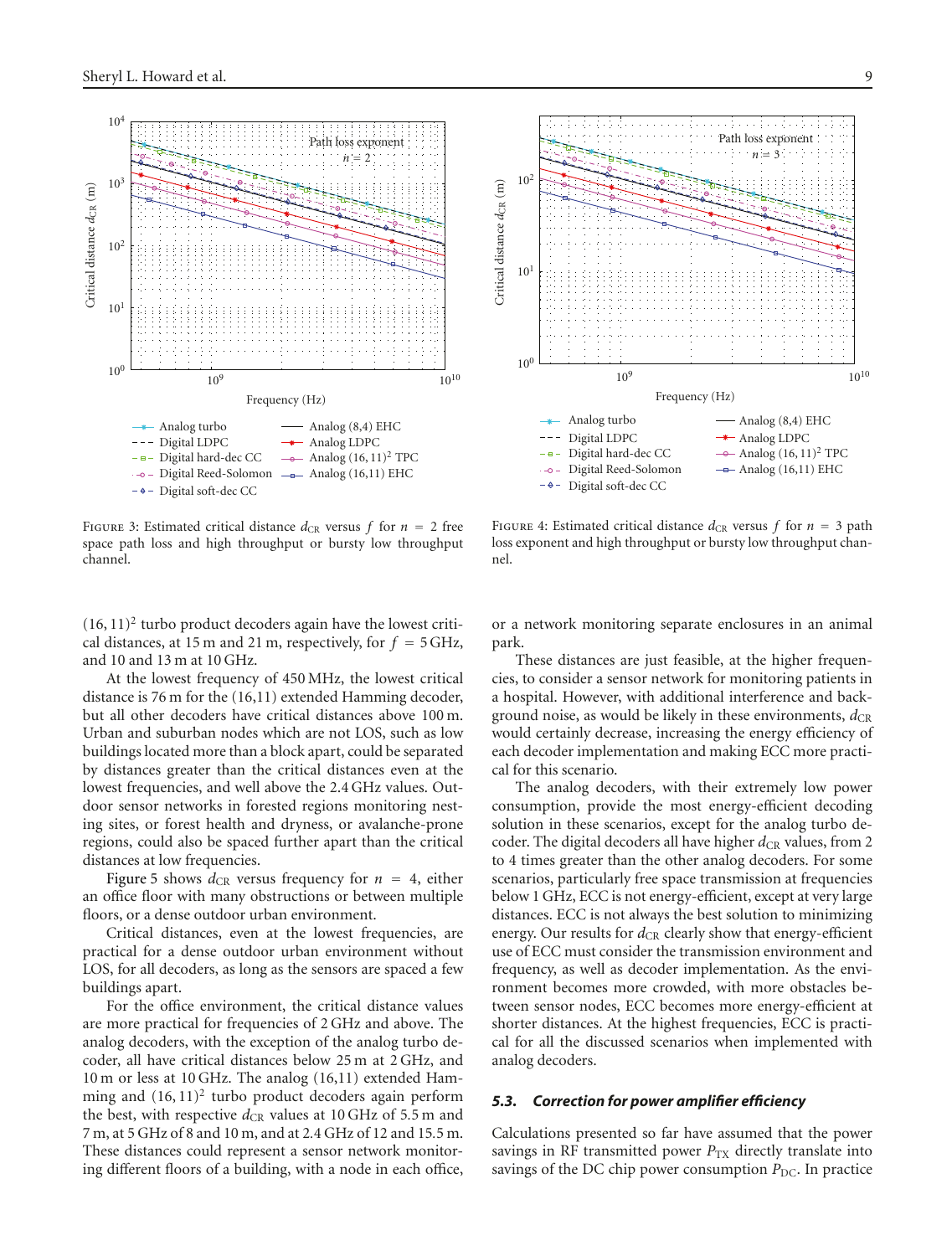

<span id="page-9-0"></span>FIGURE 5: Estimated critical distance  $d_{CR}$  versus  $f$  for  $n = 4$  path loss exponent and high throughput or bursty low throughput channel.

this assumption rarely holds true; in fact, both power factors are related through the power amplifier efficiency *ε*, defined as

$$
\varepsilon = \frac{P_{\text{TX}}}{P_{\text{DC}}}.\tag{21}
$$

Taking this into account, it is straightforward to show that [\(19\)](#page-6-3), for high throughput or bursty traffic low throughput, needs to be modified as

$$
d_{\text{CR}}
$$
\n
$$
= \left(\frac{\varepsilon P_{\text{max}}}{10^{(\text{SNR}_U/10 + \text{RNF}/10)} k T R_{\text{max}} V_{\text{dd}}^2 (1 - 10^{-\text{ECC}_{\text{gain}}/10})} \left(\frac{\lambda}{4\pi}\right)^2\right)^{1/n},
$$
\n
$$
R > R_d.
$$
\n(22)

In order to use the above equation, power efficiency numbers for typical CMOS implementations need to be evaluated. As we will show below, *ε* varies from 19% to 65%, depending on what class power amplifier is used. The reasons for this wide spread of achieved efficiencies can be explained as follows. Contemporary standards such as 802*.*11 use digital modulation to achieve high spectral efficiency. For example, at 54 Mbps, WLAN uses 64-QAM modulation on each OFDM subcarrier [\[57](#page-12-27)], resulting in a transmit waveform with high peak-to-average ratio (PAR). A linear power amplifier must be used, which often has low power added efficiency (PAE), resulting in high power consumption.

One step towards more power efficient drivers is to use constant envelope modulation, as in the personal area network standard 802*.*15*.*4*.* Constant envelope transmitters can be driven closer to the compression point, resulting in a

higher PAE; this in turn means lower power consumption. In this case, nonlinear (or switched-mode) power amplifiers may also be used, usually providing much higher efficiencies as a tradeoff for linearity. Typically, switched-mode amplifiers are also simpler in terms of realization complexity, warranting a more effective use of silicon area.

The highest efficiency of power amplification in silicon can be achieved using switched mode circuits [\[12](#page-11-17)]. Although theoretically, switched-mode PAs can transmit finite power with 100% efficiency, finite CMOS switching times and other effects result in lower efficiencies. As an example, a class E PA proposed in [\[58](#page-12-28)] has a PAE of 92*.*5% at an output power of −4*.*3 dBm in the 433 MHz ISM band using duty-cycle modulation (DCM). This efficiency figure, however, does not include the power consumption of the DCM circuit (which is effectively a preamplifier circuit). Taking this into account reduces the overall PAE to 65%, providing a better comparison towards other implementations. A somewhat comparable linear amplifier shown in [\[3](#page-11-10)] has a drain efficiency of 27*.*5% at an output power of <sup>−</sup>4*.*2 dBm at *<sup>f</sup>* <sup>=</sup> <sup>1</sup>*.*9 GHz (however, a given drain efficiency will always be higher than the equivalent PAE).

Efficiency values for several types of power amplifiers are presented in [Table 3.](#page-10-1) Their efficiency *ε* varies from 0*.*19, or 19%, to 0*.*65, with many common amplifier types showing *ε* near 0*.*3. At lower power output, as would be typical in a wireless sensor network, *ε* may drop even lower.

From [\(22\)](#page-9-1),  $d_{CR}$  will change by  $\varepsilon^{1/n}$ , so assuming a power efficiency of 33% and free space path loss,  $d_{CR}$  will be 0.58 times the value obtained assuming ideal power efficiency of 100%. For  $n = 3$ ,  $d_{CR}$  is 0.69 times the ideal power efficiency value of  $d_{\text{CR}}$ , and for  $n = 4$ ,  $d_{\text{CR}}$  is 0.76 times the ideal power efficiency value. If we assume even lower power efficiency of 19%,  $d_{CR}$  reduces further to 0.44, 0.57, and 0.66 times its value calculated assuming ideal power efficiency, for  $n = 2$ , 3, and 4, respectively.

While these values do not drop  $d_{CR}$  dramatically, they do bring the *<sup>n</sup>* <sup>=</sup> 4 values at 10 GHz into the range of 3*.*5 to 7 m, and at 450 MHz to a range of 17 to 32 m, for the 4 most energy-efficient analog decoders with a power efficiency of 19%.

<span id="page-9-1"></span>[Figure 6](#page-10-2) shows the changes in  $d_{CR}$  obtained assuming  $\varepsilon$  = <sup>0</sup>*.*33 and 0*.*19, compared with ideal power efficiency of *<sup>ε</sup>* <sup>=</sup> 1, for the most energy-efficient decoder, the analog (16,11) extended Hamming decoder.

At  $f = 10$  GHz, a power efficiency of 33% drops  $d_{CR}$  in free space from 30 m to 17 m, and 19% efficiency drops it further to 13 m. This is easily within the distance of one building to another, or from a house to a garage, for an LOS security scenario. With  $n = 3$  and a power efficiency of 33%,  $d_{CR}$  falls from 9*.*5 m to 6*.*5 m, and to 5*.*5 m with a power efficiency of 19%. For  $n = 4$  and power efficiency of 33%,  $d_{CR}$  is lowered from 5*.*5 m to 4 m, and power efficiency of 19% lowers it slightly further to 3*.*5 m. This is less than the distance between rooms in most buildings, making applications where a sensor in one room transmits to a receiver in another room behind it, perhaps for medical applications, practical for ECC using analog decoders at high frequencies.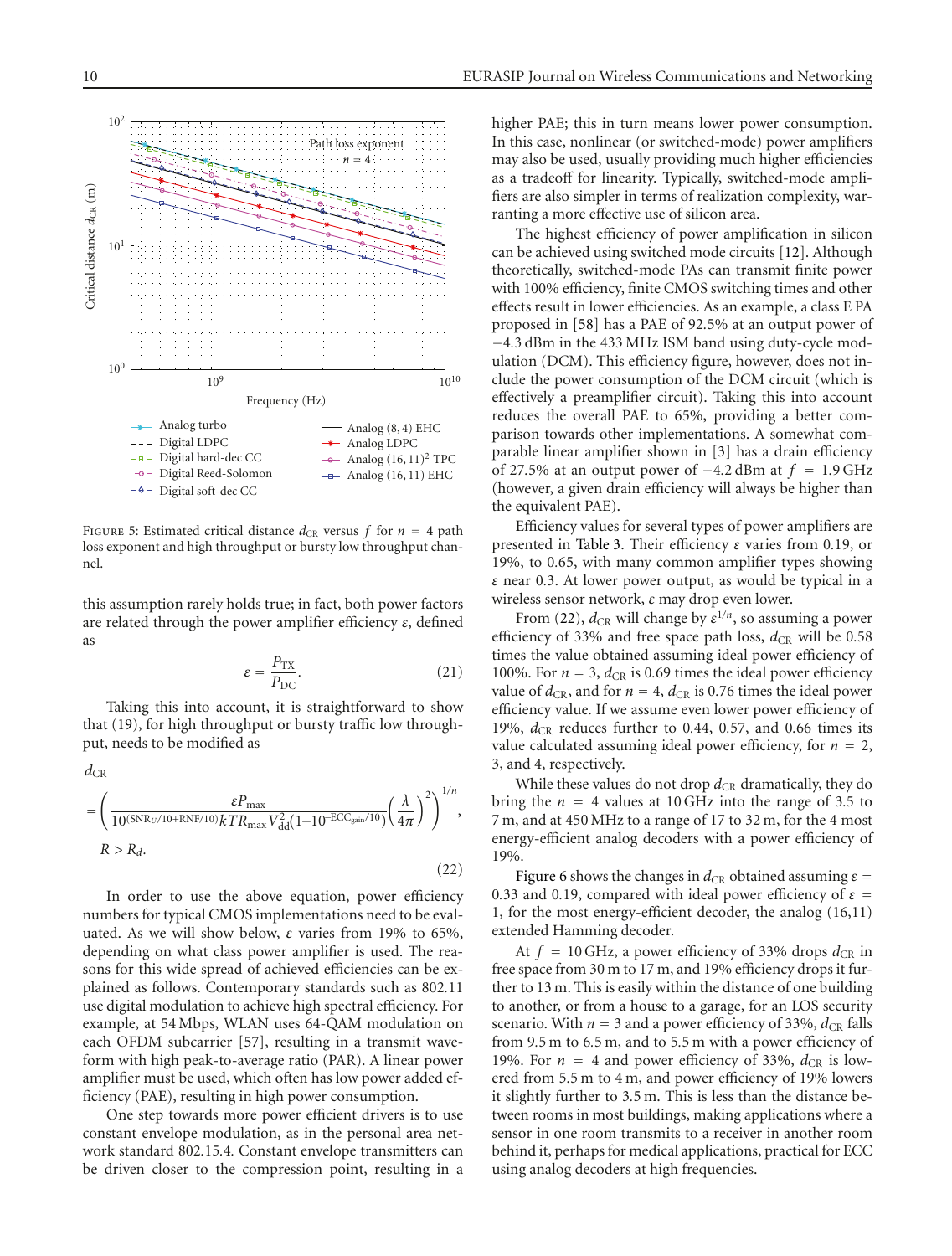| Description         | Output power      | Efficiency | Carrier frequency   | <b>Notes</b>                                                      | Paper reference |
|---------------------|-------------------|------------|---------------------|-------------------------------------------------------------------|-----------------|
| Push-pull<br>linear | $-6.0$ dBm        | 19%        | $900 \mathrm{MHz}$  | Efficiency figure<br>includes oscillator<br>and frequency divider | $[12]$          |
| Class B             | $9.8 \text{ dBm}$ | 38%        | 433 MHz             | Includes 3 class A<br>preamplifier stages                         | [14]            |
| Class $A/B$         | $2.7$ dBm         | 33%        | 1.9 GHz             | N/A                                                               | $[59]$          |
| Class E             | $-4.3$ dBm        | 65%        | 433 MHz             | Uses duty-cycle<br>modulation                                     | [58]            |
| OOK<br>cascode      | $-4.2$ dBm        | 27.5%      | $1.9\,\mathrm{GHz}$ | N/A                                                               | $[3]$           |

<span id="page-10-1"></span>TABLE 3: Comparison of various power amplifier configurations.



<span id="page-10-2"></span>FIGURE 6: Estimated critical distance  $d_{CR}$  for analog (16,11) extended Hamming decoder assuming 19%, 33%, and 100% power efficiency, for  $n = 2$ , 3, and 4.

# <span id="page-10-0"></span>**6. CONCLUSIONS**

In free space line-of-sight scenarios, ECC is not very energyefficient for frequencies below 2 GHz, except for widely spaced outdoor monitoring networks. In an urban outdoor setting, at higher frequencies, ECC can be practical for sensor networks placed between buildings, especially when implemented with analog decoders. For indoor environments, ECC is energy-efficient at high frequencies, for sensors placed at opposite ends of hallways or in adjacent rooms, or on multiple floors or in a dense urban environment at all frequencies. Analog decoders offer the most energy-efficient ECC solution, becoming energy-efficient at distances from 1/4 to 1/2 the critical distances of the digital decoders examined in this paper.

The effect of interference from other radiating sources has not been taken into account in this paper. This would reduce  $d_{CR}$  values, as the uncoded system must increase power to overcome the interference. The ECC system will thus become more energy-efficient at shorter distances when interference is considered.

The analog decoders in general, with their low power consumption, are better suited than digital decoders for the low-power requirements of wireless sensor networks. However, even the analog decoders require distances of 5–10 m (3*.*5–7 m for 19% power amplifier efficiency) at 10 GHz and  $n = 4$  before they are energy-efficient in terms of the power the decoder consumes compared with the energy saved due to coding gain. Thus, analog decoders may not yet be practical for sensor network applications requiring close spacing of the sensors, such as monitoring patients in a crowded emergency room, babies in a nursery, or multiple sensors on one patient. Again, the effect of interference has not been considered, and in these scenarios where sensors are spaced closely together, interference could well be sufficient to require ECC for reliable operation.

The analog decoder critical distances considered for 10 GHz and  $n = 4$  without interference are practical for sensors at ends of a room, or located one per room, such as air quality and temperature/humidity sensors, or sensors transmitting experimental data between university labs, or transmitting patient data during a procedure to equipment in another room.

Depending on the application and environment, analog decoders can be energy-efficient when used in a wireless sensor network. A combination of low power consumption and moderately high to high throughput makes analog decoders quite practical for WSN use. ECC is not always a practical solution for increasing link reliability, and as shown by the large critical distance values in free space at lower frequencies, an uncoded system may actually be more energy-efficient in certain environments, for specific applications. But in an office environment for communication between rooms, or a multiple-floor network, or security cameras in adjacent buildings, ECC, especially when implemented with analog decoders, can be a practical method of minimizing energy consumption in the wireless sensor network.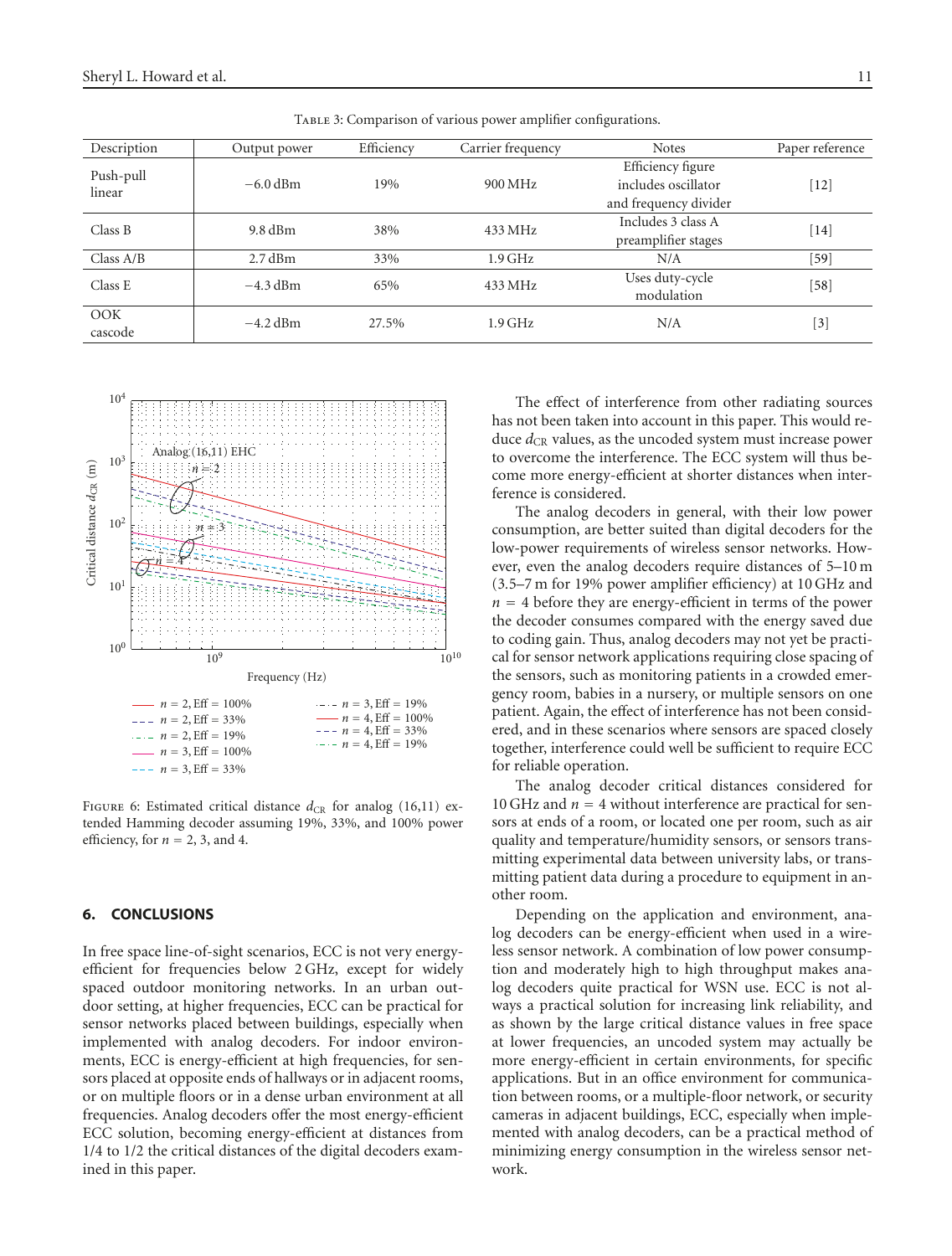# **ACKNOWLEDGMENTS**

Many thanks to Vincent Gaudet and Chris Winstead, for their helpful comments and suggestions regarding analog decoders and throughput, and to the editor and reviewers for their recommendations to improve the quality of this paper.

## <span id="page-11-1"></span><span id="page-11-0"></span>**REFERENCES**

- [1] S. Roundy, B. Otis, Y. H. Chee, J. Rabaey, and P. Wright, "A 1.9GHz RF transmit beacon using environmentally scavenged energy," in *Proceedings of IEEE International Symposium on Low Power Electronics and Devices (ISLPED '03)*, Seoul, Korea, August 2003.
- [2] T.-H. Lin, W. J. Kaiser, and G. J. Pottie, "Integrated low-power communication system design for wireless sensor networks," *IEEE Communications Magazine*, vol. 42, no. 12, pp. 142–150, 2004.
- <span id="page-11-10"></span>[3] B. Otis, Y. H. Chee, and J. Rabaey, "A 400 *μW*-RX, 1.6mW-TX super-regenerative transceiver for wireless sensor networks," in *Proceedings of IEEE International Solid-State Circuits Conference (ISSCC '05)*, vol. 1, pp. 396–397, San Francisco, Calif, USA, February 2005.
- [4] K. Iniewski, C. Siu, S. Kilambi, et al., "Ultra-low-power circuit and system design tradeoffs for smart sensor network applications," in *Proceedings of the International Conference on Information and Communication Technology (ICICT '05)*, Cairo, Egypt, December 2005, invited paper.
- [5] V. Ekanayake, C. Kelly IV, and R. Manohar, "An ultra-lowpower processor for sensor networks," in *Proceedings of the 11th International Conference on Architectural Support for Programming Languages and Operating Systems (ASPLOS-XI '04)*, Boston, Mass, USA, October 2004.
- [6] G. K. Ottman, H. F. Hofmann, and G. A. Lesieutre, "Optimized piezoelectric energy harvesting circuit using step-down converter in discontinuous conduction mode," *IEEE Transactions on Power Electronics*, vol. 18, no. 2, pp. 696–703, 2003.
- [7] S. Roundy, D. Steingart, L. Fréchette, P. K. Wright, and J. Rabaey, "Power sources for wireless sensor networks," in *Proceedings of the 1st European Workshop on Wireless Sensor Networks (EWSN '04)*, pp. 1–17, Berlin, Germany, January 2004.
- [8] W. Ye, J. Heidemann, and D. Estrin, "An energy-efficient MAC protocol for wireless sensor networks," in *Proceedings of 21st International Conference of IEEE Computer and Communications Societies (INFOCOM '02)*, vol. 3, pp. 1567–1576, New York, NY, USA, June 2002.
- [9] K. Sohrabi and G. J. Pottie, "Performance of a novel selforganization protocol for wireless ad-hoc sensor networks," in *Proceedings of IEEE 50th Vehicular Technology Conference (VTC '99)*, vol. 2, pp. 1222–1226, Amsterdam, The Netherlands, September 1999.
- [10] A. Woo and D. Culler, "A transmission control scheme for media access in sensor networks," in *Proceedings of ACM/IEEE International Conference on Mobile Computing and Networking (MOBICOM '01)*, Rome, Italy, July 2001.
- [11] F. Bennett, D. Clarke, J. B. Evans, A. Hopper, A. Jones, and D. Leask, "Piconet: embedded mobile networking," *IEEE Personal Communications*, vol. 4, no. 5, pp. 8–15, 1997.
- <span id="page-11-17"></span>[12] A. Molnar, B. Lu, S. Lanzisera, B. W. Cook, and K. S. J. Pister, "An ultra-low power 900 MHz RF transceiver for wireless sensor networks," in *Proceedings of the IEEE on Custom Integrated Circuits Conference (CICC '04)*, pp. 401–404, Orlando, Fla, USA, October 2004.
- [13] A.-S. Porret, T. Melly, D. Python, C. C. Enz, and E. A. Vittoz, "An ultralow-power UHF transceiver integrated in a standard digital CMOS process: architecture and receiver," *IEEE Journal of Solid-State Circuits*, vol. 36, no. 3, pp. 452–466, 2001.
- <span id="page-11-2"></span>[14] T. Melly, A.-S. Porret, C. C. Enz, and E. A. Vittoz, "An ultralow-power UHF transceiver integrated in a standard digital CMOS process: transmitter," *IEEE Journal of Solid-State Circuits*, vol. 36, no. 3, pp. 467–472, 2001.
- <span id="page-11-3"></span>[15] P. Lettieri, C. Fragouli, and M. B. Srivastava, "Low power error control for wireless links," in *Proceedings of the 3rd Annual ACM/IEEE International Conference on Mobile Computing and Networking (MOBICOM '97)*, pp. 139–150, Budapest, Hungary, September 1997.
- <span id="page-11-4"></span>[16] S. Mukhopadhyay, D. Panigrahi, and S. Dey, "Data aware, low cost error correction for wireless sensor networks," in *Proceedings of IEEE Wireless Communications and Networking Conference (WCNC '04)*, vol. 4, pp. 2492–2497, Atlanta, Ga, USA, March 2004.
- <span id="page-11-5"></span>[17] E. Shih, S. Cho, F. S. Lee, B. H. Calhoun, and A. Chandrakasan, "Design considerations for energy-efficient radios in wireless microsensor networks," *Journal of VLSI Signal Processing Systems for Signal, Image, and Video Technology*, vol. 37, no. 1, pp. 77–94, 2004.
- <span id="page-11-6"></span>[18] C. Berrou, A. Glavieux, and P. Thitimajshima, "Near Shannon limit error-correcting coding and decoding: turbo-codes," in *Proceedings of IEEE International Conference on Communications (ICC '93)*, vol. 2, pp. 1064–1070, Geneva, Switzerland, May 1993.
- <span id="page-11-7"></span>[19] R. G. Gallager, "Low-density parity-check codes," *IRE Transactions on Information Theory*, vol. 8, no. 1, pp. 21–28, 1962.
- <span id="page-11-8"></span>[20] S. Kasnavi, S. Kilambi, B. Crowley, K. Iniewski, and B. Kaminska, "Application of error control codes (ECC) in ultra-lowpower RF transceivers," in *Proceedings of IEEE Dallas Circuits and Systems Workshop (DCAS '05)*, Dallas, Tex, USA, September 2005.
- <span id="page-11-9"></span>[21] N. Sadeghi, S. L. Howard, S. Kasnavi, K. Iniewski, V. C. Gaudet, and C. Schlegel, "Analysis of error control code use in ultra-low-power wireless sensor networks," in *Proceedings of IEEE International Symposium on Circuits and Systems (IS-CAS '06)*, Kos, Greece, May 2006, accepted.
- <span id="page-11-11"></span>[22] C. Schlegel and L. Perez, *Trellis and Turbo Coding*, IEEE/Wiley, Piscataway, NJ, USA, 2004.
- <span id="page-11-12"></span>[23] B. Sklar, *Digital Communications: Fundamentals and Applications*, Prentice Hall, Englewood Cliffs, NJ, USA, 1988.
- <span id="page-11-13"></span>[24] W. L. Stutzman and G. A. Thiele, *Antenna Theory and Design*, John Wiley & Sons, New York, NY, USA, 2nd edition, 1998.
- <span id="page-11-14"></span>[25] T. S. Rappaport, *Wireless Communications: Principles and Practice*, Prentice Hall, Englewood Cliffs, NJ, USA, 1996.
- <span id="page-11-15"></span>[26] S. Y. Seidel and T. S. Rappaport, "Path loss prediction in multifloored buildings at 914 MHz," *IEE Electronics Letters*, vol. 27, no. 15, pp. 1384–1387, 1991.
- [27] C. Perez-Vega and J. L. Garcia, "A simple approach to a statistical path loss model for indoor communications," in *Proceedings of the 27th European Microwave Conference and Exhibition*, pp. 617–623, Jerusalem, Israel, September 1997.
- [28] G. D. Durgin, T. S. Rappaport, and H. Xu, "Partition-based path loss analysis for in-home and residential areas at 5.85 GHz," in *Proceedings of IEEE Global Telecommunications Conference (GLOBECOM '98)*, vol. 2, pp. 904–909, Sydney, NSW, Australia, November 1998.
- <span id="page-11-16"></span>[29] D. B. Green and A. S. Obaidat, "An accurate line of sight propagation performance model for ad-hoc 802.11 wireless LAN (WLAN) devices," in *Proceedings of IEEE International*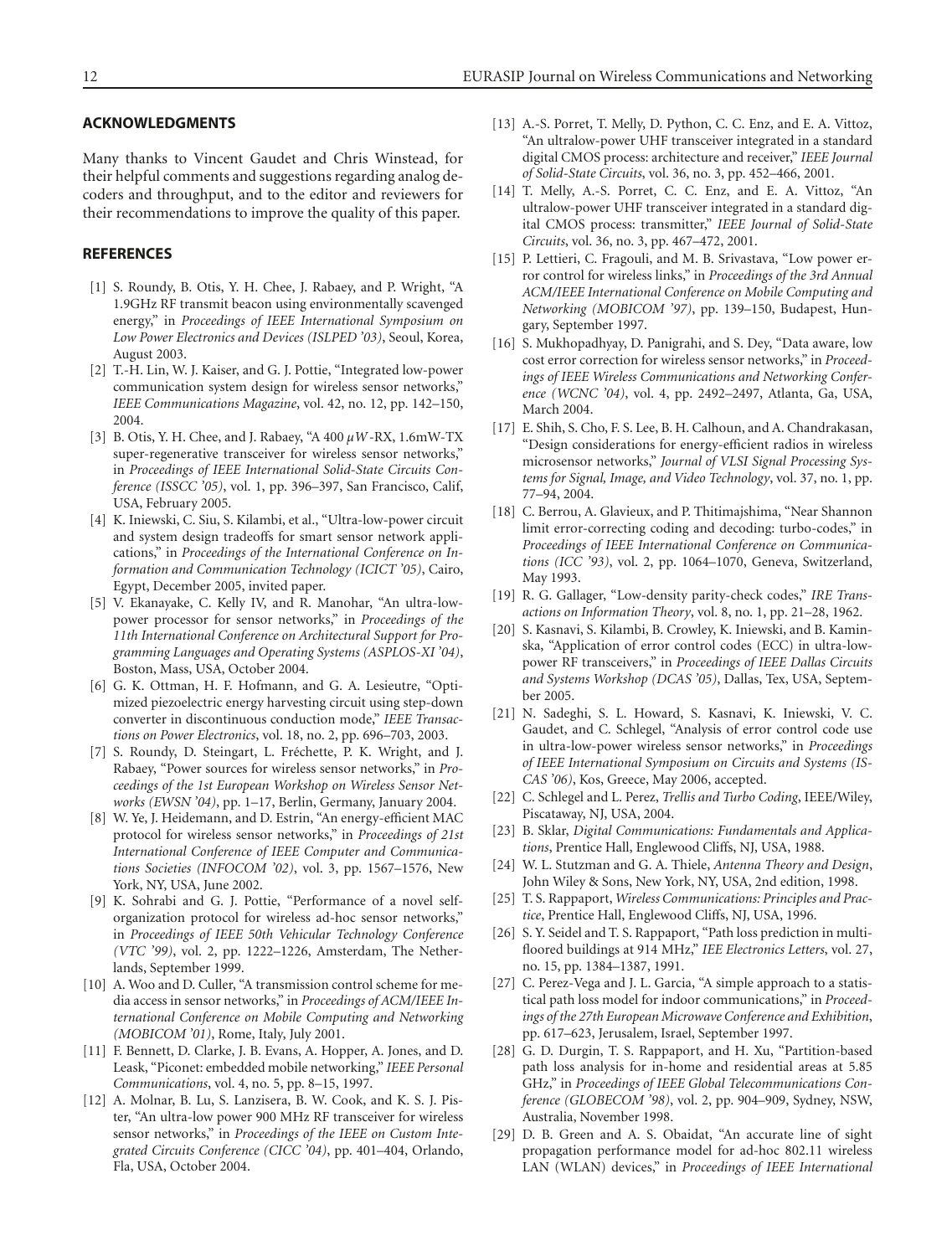*Conference on Communications (ICC '02)*, vol. 5, pp. 3424– 3428, New York, NY, USA, April-May 2002.

- <span id="page-12-0"></span>[30] J. Hansen and P. E. Leuthold, "The mean received power in ad hoc networks and its dependence on geometrical quantities," *IEEE Transactions on Antennas and Propagation*, vol. 51, no. 9, pp. 2413–2419, 2003.
- <span id="page-12-1"></span>[31] D. M. J. Devasirvatham, C. Banerjee, M. J. Krain, and D. A. Rappaport, "Multi-frequency radiowave propagation measurements in the portable radio environment," in *Proccedings of IEEE International Conference on Communications (ICC '90)*, vol. 4, pp. 1334–1340, Atlanta, Ga, USA, April 1990.
- <span id="page-12-2"></span>[32] T. J. Harrold, A. R. Nix, and M. A. Beach, "Propagation studies for mobile-to-mobile communications," in *Proceedings of IEEE 54th Vehicular Technology Conference (VTC '01)*, vol. 3, pp. 1251–1255, Atlantic City, NJ, USA, October 2001.
- <span id="page-12-3"></span>[33] H. Hashemi, "The indoor radio propagation channel," *Proceedings of the IEEE*, vol. 81, no. 7, pp. 941–968, 1993.
- <span id="page-12-4"></span>[34] J. Sydor, "True broadband for the countryside," *IEE Communications Engineer*, vol. 2, no. 2, pp. 32–36, 2004.
- <span id="page-12-5"></span>[35] A. Aguiar and J. Gross, "Wireless channel models," Tech. Rep. TKN-03-007, Telecommunications Networks Group, Technische Universität Berlin, Berlin, Germany, April 2003.
- <span id="page-12-6"></span>[36] R. W. Hamming, "Error detecting and error correcting codes," *The Bell System Technical Journal*, vol. 29, no. 2, pp. 147–160, 1950.
- <span id="page-12-7"></span>[37] I. S. Reed and G. Solomon, "Polynomial codes over certain finite fields," *SIAM Journal on Applied Mathematics*, vol. 8, pp. 300–304, 1960.
- <span id="page-12-8"></span>[38] R. C. Bose and D. K. Ray-Chaudhuri, "On a class of error correcting binary group codes," *Information and Control*, vol. 3, pp. 68–79, 1960.
- <span id="page-12-9"></span>[39] A. Hocquenghem, "Codes correcteurs d'erreurs," *Chiffres*, vol. 2, pp. 147–156, 1959.
- <span id="page-12-10"></span>[40] A. J. Viterbi, "Error bounds for convolutional codes and an asymptotically optimum decoding algorithm," *IEEE Transactions on Information Theory*, vol. 13, no. 2, pp. 260–269, 1967.
- <span id="page-12-11"></span>[41] L. R. Bahl, J. Cocke, F. Jelinek, and J. Raviv, "Optimal decoding of linear codes for minimizing symbol error rate," *IEEE Transactions on Information Theory*, vol. 20, no. 2, pp. 284– 287, 1974.
- <span id="page-12-12"></span>[42] J. Pearl, *Probabilistic Reasoning in Intelligent Systems: Networks of Plausible Inference*, Morgan Kaufmann, San Mateo, Calif, USA, 1988.
- <span id="page-12-13"></span>[43] N. Wiberg, "Codes and decoding on general graphs," thesis of Doctor of Philosophy, Linköping University, Linköping, Sweden, 1996.
- <span id="page-12-14"></span>[44] M. P. C. Fossorier, M. Mihaljević, and H. Imai, "Reduced complexity iterative decoding of low-density parity check codes based on belief propagation," *IEEE Transactions on Communications*, vol. 47, no. 5, pp. 673–680, 1999.
- <span id="page-12-15"></span>[45] J. G. Proakis, *Digital Communications*, McGraw-Hill, New York, NY, USA, 4th edition, 2001.
- <span id="page-12-16"></span>[46] D. Vogrig, A. Gerosa, A. Neviani, A. Graell I Amat, G. Montorsi, and S. Benedetto, "A 0.35-*μ*m CMOS analog turbo decoder for the 40-bit rate 1/3 UMTS channel code," *IEEE Journal of Solid-State Circuits*, vol. 40, no. 3, pp. 753–761, 2005.
- <span id="page-12-17"></span>[47] C. Winstead, "Analog Iterative Error Control Decoders," thesis of Doctor of Philosophy, Department of Electrical & Computer Engineering, University of Alberta, Alberta, Canada, 2004.
- <span id="page-12-18"></span>[48] A. J. Blanksby and C. J. Howland, "A 690-mW 1-Gb/s 1024-b, rate-1/2 low-density parity-check code decoder," *IEEE Journal of Solid-State Circuits*, vol. 37, no. 3, pp. 404–412, 2002.
- <span id="page-12-19"></span>[49] J. Rabaey, A. Chandrakasan, and B. Nikolic, *Digital Integrated Circuits*, Prentice Hall, Englewood Cliffs, NJ, USA, 2nd edition, 2003.
- <span id="page-12-20"></span>[50] T. S. Fill and P. G. Gulak, "An assessment of VLSI and embedded software implementations for Reed-Solomon decoders," in *Proceedings of IEEE Workshop on Signal Processing Systems (SIPS '02)*, pp. 99–102, San Diego, Calif, USA, October 2002.
- <span id="page-12-21"></span>[51] C. Winstead, N. Nguyen, V. C. Gaudet, and C. Schlegel, "Lowvoltage CMOS circuits for analog iterative decoders," *IEEE Transactions on Circuits and Systems I: Regular Papers*, vol. 52, no. 4, 2005.
- <span id="page-12-22"></span>[52] M. Kawokgy, C. Andre, and T. Salama, "Low-power asynchronous Viterbi decoder for wireless applications," in *Proceedings of the International Symposium on Low Power Electronics and Design (ISLPED '04)*, pp. 286–289, Newport, Calif, USA, August 2004.
- <span id="page-12-23"></span>[53] C.-C. Lin, C.-C. Wu, and C.-Y. Lee, "A low power and high speed Viterbi decoder chip for WLAN applications," in *Proceedings of the 29th European Solid-State Circuits Conference (ESSCIRC '03)*, pp. 723–726, Lissabon, Portugal, September 2003.
- <span id="page-12-24"></span>[54] C. Winstead, C. Schlegel, and V. C. Gaudet, "CMOS analog decoder for (256,121) block turbo code," submitted to *EURASIP Journal on Wireless Communications and Networking*, special issue: CMOS RF circuits for wireless applications.
- <span id="page-12-25"></span>[55] S. Hemati, A. H. Banihashemi, and C. Plett, "An 80-Mb/s 0.18 *μ*m CMOS analog min-sum iterative decoder for a (32,8,10) LDPC code," in *Proceedings of the IEEE Custom Integrated Circuits Conference (CICC '05)*, pp. 243–246, San Jose, Calif, USA, September 2005.
- <span id="page-12-26"></span>[56] T. Lee, *The Design of CMOS Radio-Frequency Integrated Circuits*, Cambridge University Press, Cambridge, UK, 2nd edition, 2004.
- <span id="page-12-27"></span>[57] "Wireless LAN medium access control (MAC) and physical layer (PHY) specification," *LAN MAN Standards Committee, IEEE Computer Society*, IEEE, New York, NY, USA, IEEE Std 802.11 - 1997 edition, 1997.
- <span id="page-12-28"></span>[58] D. Aksin, S. Gregori, and F. Maloberti, "High-efficiency power amplifier for wireless sensor networks," in *Proceedings of the IEEE International Symposium on Circuits and Systems (IS-CAS '05)*, vol. 6, pp. 5898–5901, Kobe, Japan, May 2005.
- <span id="page-12-29"></span>[59] Y. H. Chee, J. Rabaey, and A. M. Niknejad, "A class A/B low power amplifier for wireless sensor networks," in *Proceedings of the IEEE International Symposium on Circuits and Systems (ISCAS '04)*, vol. 4, pp. 409–412, Vancouver, BC, Canada, May 2004.

**Sheryl L. Howard** received the B.S.E.E. degree in 1984 from the University of Utah, Salt Lake City, Utah, and the M.E.E.E. degree in 1988, also from the University of Utah. She is currently working towards the Ph.D. degree in electrical engineering at the University of Alberta, Edmonton, AB, Canada. Her research interests include iterative error control decoding and coding techniques.